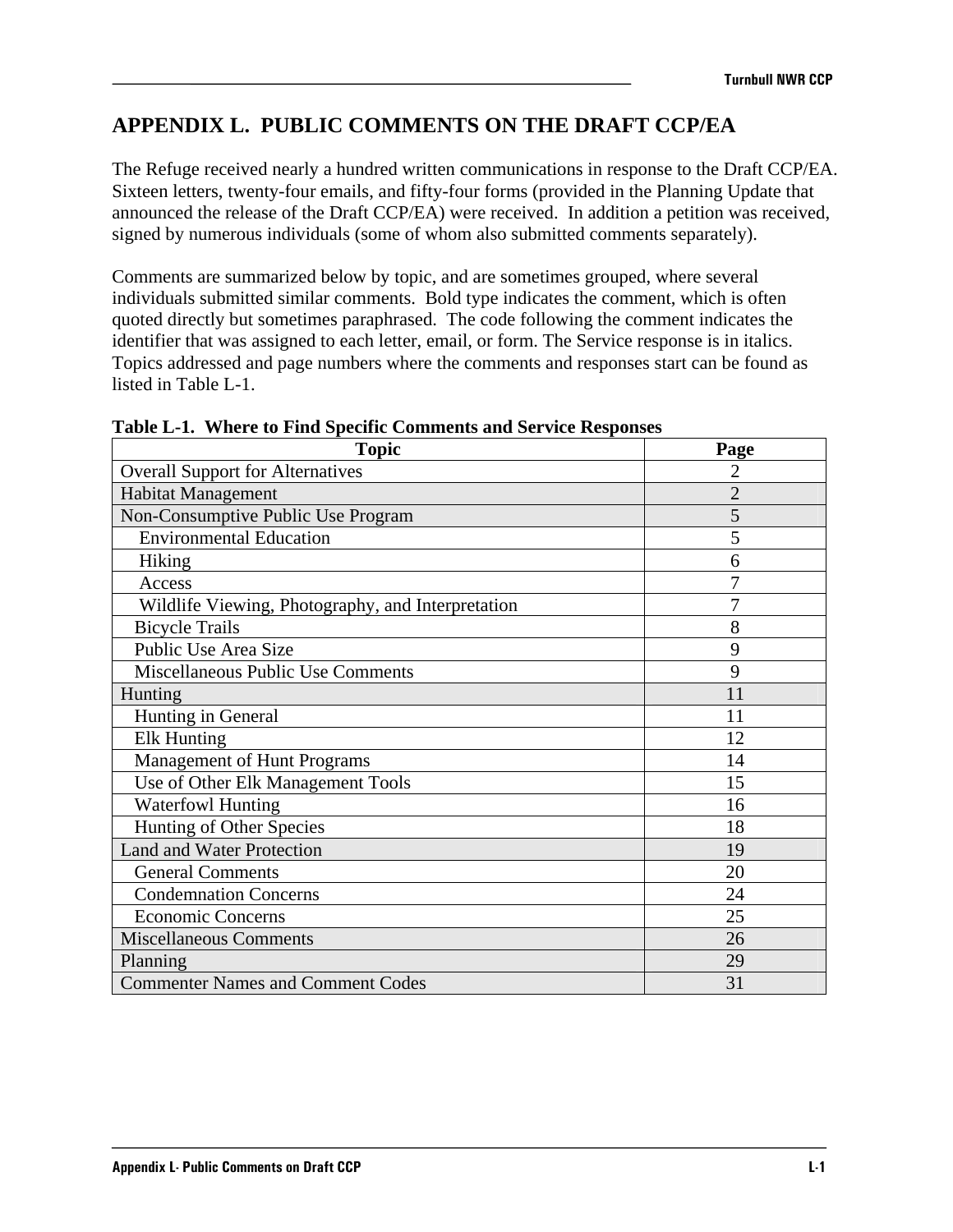# **OVERALL SUPPORT FOR ALTERNATIVES**

If a commenter indicated support for a particular alternative overall, it was tallied. The results of the overall support are summarized in the following table.

| Alternative      | Number of letters, emails or comment  |  |
|------------------|---------------------------------------|--|
|                  | forms received indicating support for |  |
|                  | this Alternative overall              |  |
| Alt 1            | 26                                    |  |
| Alt. $2$         |                                       |  |
| Alt. $3$         | 35                                    |  |
| Alt. 4           |                                       |  |
| Alt. 3 or Alt. 4 |                                       |  |
| Alt. 1, modified |                                       |  |

### **Table L-2. Distribution of public comment specifying support for a particular alternative**

# **HABITAT MANAGEMENT**

Several comments were received addressing habitat management issues. The CCP adopts the 1999 approved Habitat Management Plan which addresses the habitat management direction being implemented on the Refuge today. See the Habitat Management Plan and Fire Management Plan Summaries in Appendix B and C for more details.

### **Support restoration to increase number of ponds and sloughs for migratory waterfowl. Need to determine why number of greater Canadian geese using the Refuge for resting and nesting continues to decline. (EM8)**

*RESPONSE: Wetland restoration support comment noted. Numbers of Canada Geese nesting on the Refuge has always been highly variable and correlated with wet and dry climate cycles. The trend over the past 15 years, however, has been increasing. Through most of the 1970's and 80's Refuge Canada goose breeding populations did not exceed 50 pairs annually. In the early 90's annual goose pair numbers showed a slight increase and averaged 55. Over the past 5 years this average has more than doubled to 117 pairs.* 

### **Service burns wrong time of yr, kills too many trees, does not clean up afterwards. (F23**)

*RESPONSE: The historic natural burning period for ponderosa pine is during late summer and early fall. Burning during this time coincides with the onset of plant dormancy and the low point in fuel moistures assuring that much of the fuel accumulation is reduced. The Refuge recognizes that nearly a century of fire suppression in this area has allowed for the unnatural accumulation of woody debris and litter. This high fuel loading can result in conditions supporting catastrophic wildfires threatening resources and facilities on the Refuge and adjacent property. This high fuel loading can also result in extensive tree damage if the first round of prescribed burning is conducted during the natural burning period. The Refuge has burned during this time period with a mixture of results, some of which were unacceptable. The current forest*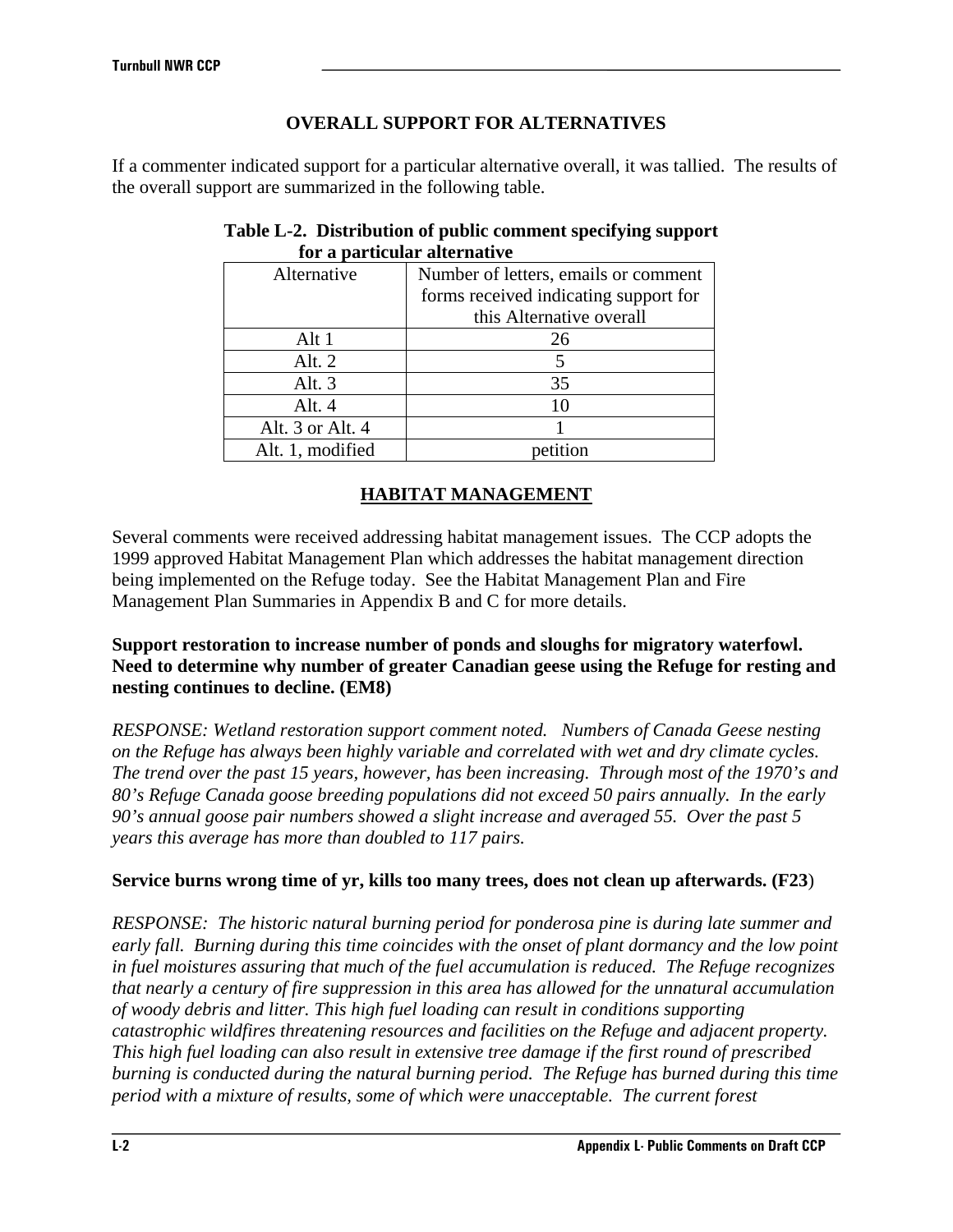*restoration strategy adopted by the Refuge includes thinning to remove dense thickets of young pine and to open the forest canopy, piling and burning of slash in winter, spring under-burning to remove a portion of the fuel accumulation, and finally a fall under-burn to achieve near natural conditions. These steps could take several years to complete, thus the unfinished appearance in any one unit. Once the unit is finished with the above restoration strategy it will look "cleaned up" and blend with the natural landscape. Units restored using these techniques are well within the natural range of conditions for the Ponderosa Pine Forest Type given the age distribution of trees in refuge forest stands. Subsequent burning in the fall on a 10-15 year rotation should maintain healthy forest for native plants and wildlife.* 

### **What funds and/or assistance is available for private landowners for fire prevention, forest stewardship, maintaining and improving wildlife habitat, preserving wetlands and protecting groundwater resources? (EM11)**

*RESPONSE: These funds vary annually with Congressional appropriations. In recent years there have been funds made available to the public living in the wildland urban interface to reduce wildfire hazards around their homes. Neighbors close to the Refuge can receive some funding from the Refuge annually for this purpose. Those further away can apply for grants through the U.S. Forest Service. These grants are available for reducing hazardous fuels around home sites and in forested areas within the wildland urban interface. Several Refuge neighbors have benefited from these grants in the past three years. Other programs are available from the Natural Resources Conservation Service for programs such as the Wetland Reserve Program (WRP) and the Conservation Reserve Program (CRP). The WRP is a voluntary program offering landowners the opportunity to protect, restore and enhance wetlands on their property. The CRP program provides technical and financial assistance to eligible farmers and ranchers to address soil, water, and related natural resource concerns on their lands in an environmentally beneficial and cost-effective manner. The U.S. Fish and Wildlife Service, through its Partners For Fish and Wildlife program, provides technical and financial assistance to private landowners to voluntarily restore wetlands and other habitat on their land. Another program is the U.S. Department of the Interior's Cooperative Conservation Initiative (CCI) which allocates matching funds for resource conservation projects implemented by partnerships of private citizens and public agencies. There are also federal tax laws that provide incentives to landowners who protect their land from development through conservation easements. The Intermountain West Joint Venture also offers opportunities through partnerships in North American Wetlands Conservation Act (NAWCA) grants to protect restore and enhance habitats.* 

#### **Refuge has too many weeds. (F23, F29, L16) Landowner's property NE of Refuge takes all wind blown weed seed. (PM7) Noxious weeds on Refuge blow over to property owner's lands and the County fines them. (F19)**

*RESPONSE*: *The U.S. Fish & Wildlife Service recognizes that noxious weeds are a serious problem and the Refuge staff works each year to control the spread of these species. Refuge staff members use an integrated pest management approach. Weeds are controlled through chemical applications, release of biological control agents, mechanical pulling and mowing. Exotic plants that we attempt to control are Canada thistle, knapweed, leafy spurge and reed canary grass. The Refuge staff is mapping weed concentrations with GPS and monitoring these to track*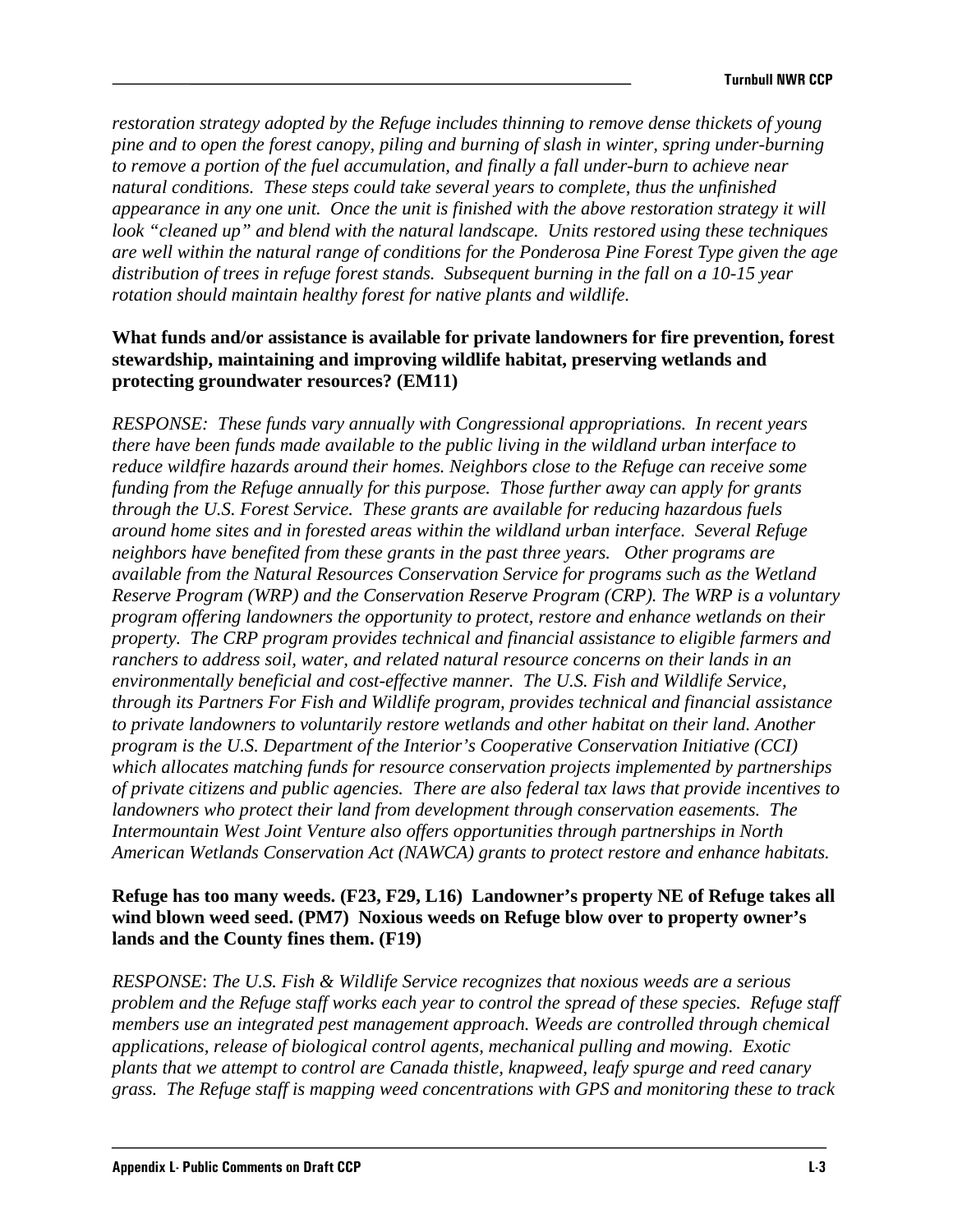*their spread or reduction over time. Much of our control efforts focus on roadsides, public use facilities and border areas. Refuge staff works closely with the County Weed Board to identify and control high priority infestations. The Refuge staff is actively applying the most current control strategies available to infestations of all Class A and B designate species on an annual basis. If there are specific areas on the Refuge that adjacent landowners feel are contributing to weed problems on their property, then they have the opportunity to contact the Refuge manager and arrange for a site visit to map the problem area and discuss potential control strategies.* 

### **Refuge serves as model of good management for wetlands and uplands for wildlife. (L9)**

*RESPONSE*: *It is our plan to manage refuge habitats for wildlife with the best management practices available. Continual monitoring of those practices gives us the opportunity to review and adjust management strategies as we go along. See Refuge Habitat Management Plan Summary in Appendix B for more details.* 

#### **CCP should ban trapping, new roads, grazing, logging, mining, or drilling, all two stroke vehicles, prescribed burning and using herbicides. (EM2)**

*RESPONSE*: *There are no provisions in the CCP to allow trapping on the Refuge. No new roads are proposed under the CCP. Habitat management practices that entail prescriptions for grazing or logging require compatibility determinations. The Refuge Manager at Turnbull NWR has found that prescription grazing for wildlife management purposes is compatible with certain stipulations and it may or may not be used in the future to help manage reed canarygrass.*  Logging for the purpose of hazardous fuel reduction and forest health to provide improved forest *habitat has been found compatible with stipulations at Turnbull NWR and is discussed in the approved Habitat Management Plan. Logging and grazing solely for economic benefit are not compatible uses on the Refuge. See compatibility determinations listed in Appendix E of this document for further discussion. Gas, oil and mineral rights were not purchased with all refuge lands within the National Wildlife Refuge System and are subject to restrictions on the purchase deeds. Some of the tracts purchased within Turnbull NWR have mineral right reservations listed on the deeds. Off-road vehicle use is not allowed at anytime of the year. There are no restrictions on the use of two-stroke street legal vehicles on the public use roads. Prescribed fire and herbicides are both irreplaceable management tools on most wildlife refuges. With 10,000 acres of fire–dependent ponderosa pine forest at Turnbull Refuge, we utilize prescribed fire to simulate the natural low intensity fire that occurred at an estimated 10 year interval in the area. Herbicide is one of several tools used to protect the native diversity of the Refuge by controlling invasive exotic weeds. For some weeds there are no viable alternatives to the use of chemicals.* 

### **Support stable source of funding for Refuge habitat improvement (L10). Support full funding for research project and monitoring of Refuge wildlife, plants, and habitat relating for Refuge management. (L11, L14)**

*RESPONSE*: *Currently habitat improvements are provided for with grant or special project funds. There is no dependable annual source of funds to deal with wetland or upland habitat improvement projects such as control of reed canarygrass and other exotic plants, forest and*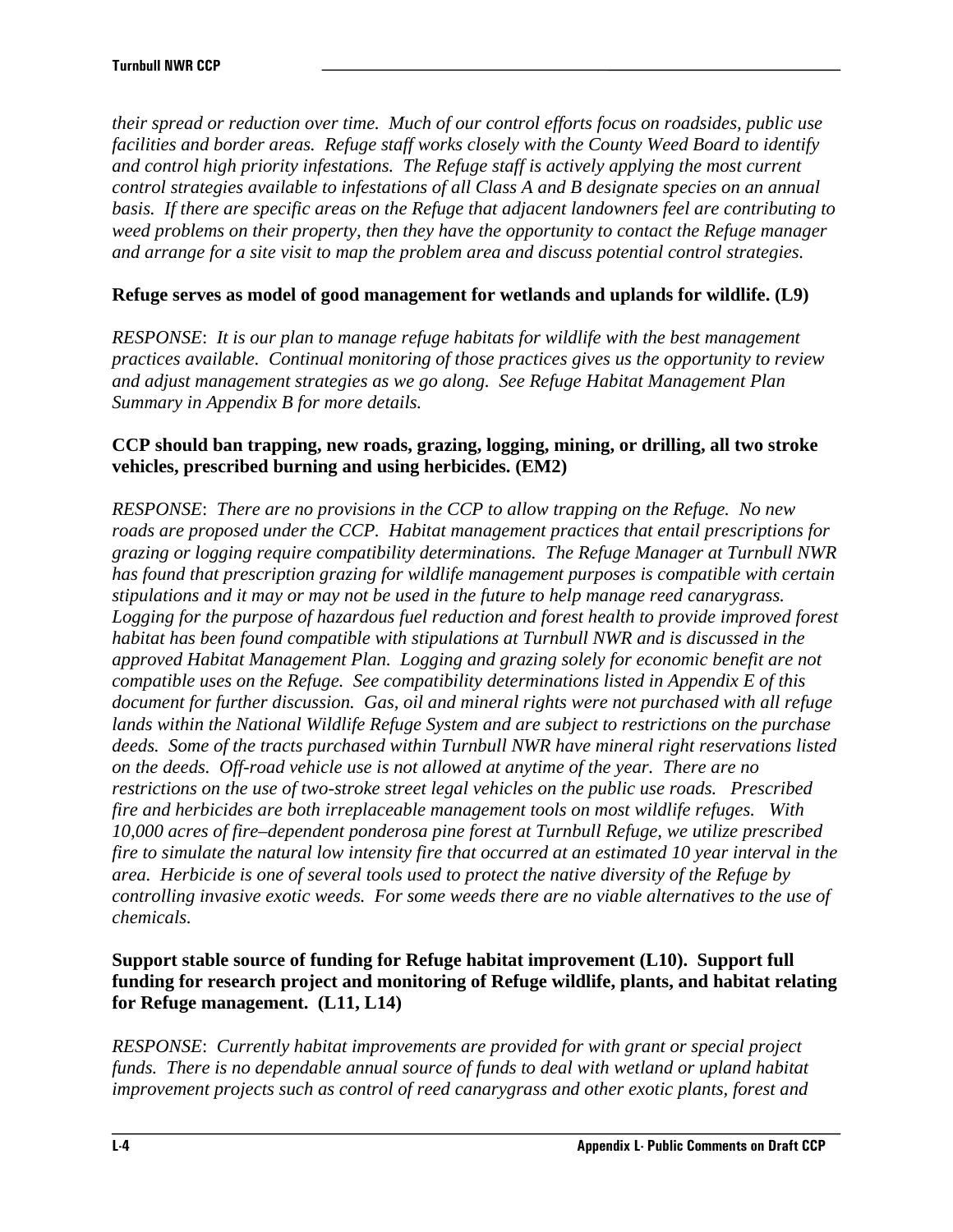*riparian habitat restoration and improvements. The CCP calls for additional support for research and monitoring of refuge wildlife and habitat through the addition of a second wildlife biologist and seasonal biological technician.* 

## **NON-CONSUMPTIVE PUBLIC USE PROGRAMS**

### **Environmental Education**

The proposed increases and improvements in the environmental education program were supported by the vast majority of respondents who mentioned this program. Twenty-two respondents supported all or parts of an expanded environmental education program as described under Preferred Alternative 3 of the Draft CCP/EA (EM3, EM14, EM16, EM22, EM24, L1, L2, L9, L10, L11, L13, L14, F4, F6, F15, F16, F17, F25, F27, F35, F39, F40). Some of the reasons expressed included:

- **Education programs are very important (F40)**
- **Education center will be a fantastic learning environment. (F6)**
- **Stability in funding. (F25)**
- **Imperative that we educate our young people about wildlife, the environment and the interconnections. (F25)**
- **Desire for permanent staffing (L11, F35, F40) or increased staffing. (EM3, EM14)**
- **Increase in environmental education programs. (F17, F25, L1, L2, L10, L13, EM14, EM16)**
- **Full funding for environmental education. (F39, EM22)**
- **Increased classroom space (L14, L11, L10); and improvement in the program. (L9)**
- **Refuge is an important learning environment for urban children. (F39)**
- **Addresses Inland Northwest Wildlife Council goal of improving and expanding environmental education opportunities. (L1)**
- **Plenty of demand in the Cheney-Spokane area for a year-round EE specialist and off-Refuge programs in schools. (L10)**
- **Staffed visitor centers are a wonderful feature an adjunct to an education program and a ready source of information about the refuge. (L10)**

*RESPONSE*: *There is a huge demand for environmental education from the greater Spokane area and other communities throughout Eastern Washington. The demand has always exceeded the current Refuge staffing and funds and we regularly turn away requests due to staff limitations. The current education program is facilitated by volunteers directed by a volunteer coordinator. The program would benefit tremendously if there were permanently funded staff that could carry the program over season to season, year to year. The current program requires annual if not monthly and quarterly orientation and training of volunteers. The addition of a permanent EE specialist and increased classroom space will allow the Refuge staff to provide additional environmental education opportunities to schools in the Spokane area and be better able to meet the demands of the community.* 

#### **Support increasing environmental education but concerned that an expanded program might divert resources from wildlife and habitat conservation. (EM14, EM16)**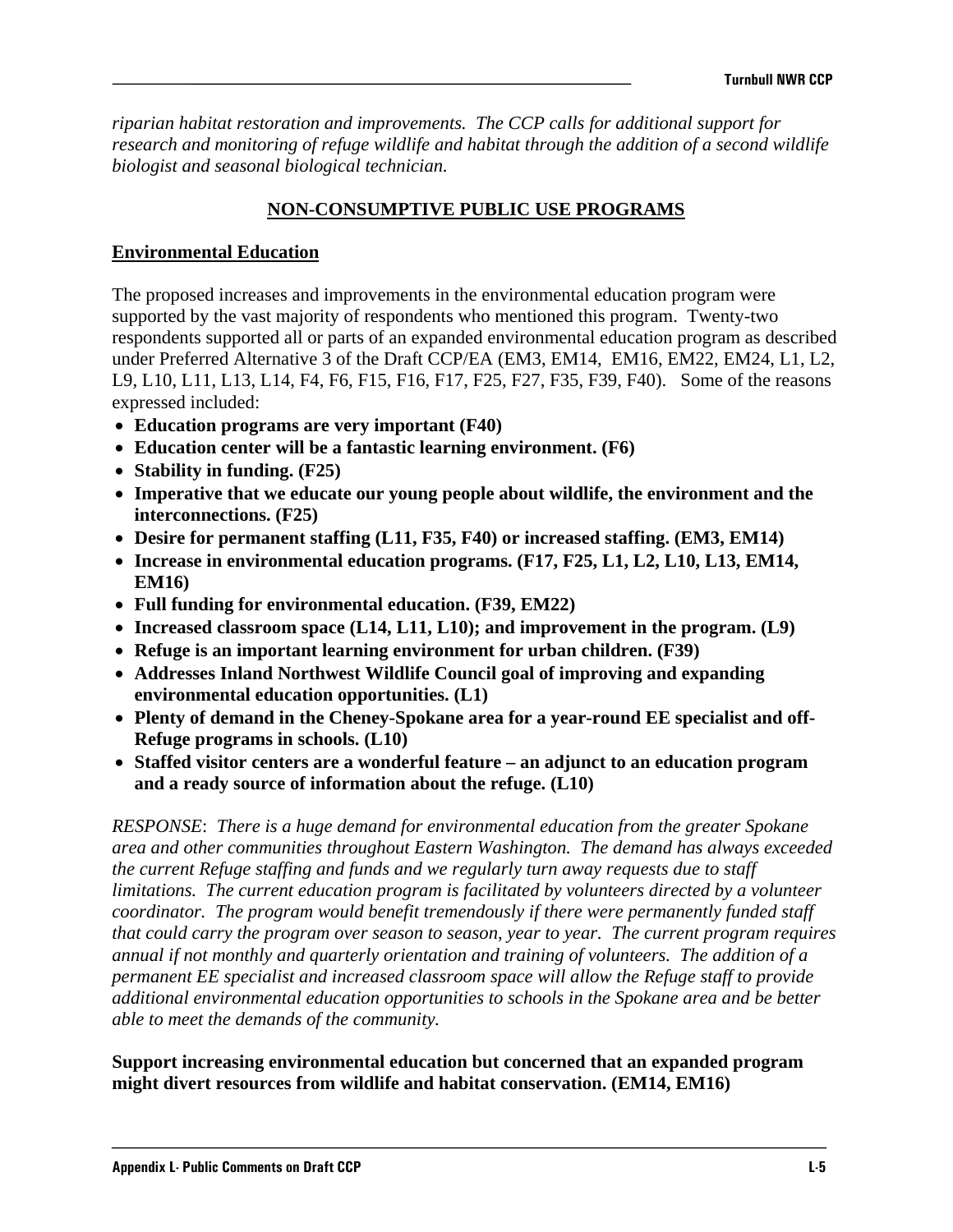*RESPONSE*: *Wildlife is always the first priority on National Wildlife Refuges. The National Wildlife Refuge System Administration Act, as amended, states that the Secretary shall provide for the conservation of fish, wildlife and plants, and their habitats within the System as well as ensure that the biological integrity, diversity, and environmental health of the System is maintained. Through the NWRS Improvement Act of 1997 (which amended the NWRS Administration Act of 1966), the U.S. Congress directed the FWS to grant six wildlife-dependent public uses special consideration in the planning for, management of, and establishment and expansion of units of the National Wildlife Refuge System. The six priority public uses are to be considered after taking care of the needs of wildlife. All uses have to meet a compatibility standard. If a use increased to a point it was no longer compatible with the purposes for which the Refuge was established, the use would have to be reduced or eliminated.* 

### **I do not want the environmental education expanded nor any more concrete buildings taking over refuges. I do not want greater numbers of students trooping into these areas. We need to get people outdoors, not into concrete buildings.** (EM2).

*RESPONSE*: *Environmental education is one of the six priority public uses identified for special consideration in National Wildlife Refuge System Administration Act, as amended. Environmental education has been found to be compatible with the purpose of Turnbull NWR and will be kept limited to specific areas of the Public Use Area and the Turnbull Lab for Ecological Studies. All uses are monitored on the Refuge and through adaptive management can have added stipulations or be reduced or eliminated should habitat or wildlife disturbance reach a level that would be incompatible. Under the CCP, all visitors will be restricted to trails only. Student use will be restricted to trails and specific environmental education sites. Less than one hour of the students average four hour field trip is spent inside the environmental education classroom. Most of the student's time on the Refuge is associated with outdoor activities.* 

# **Hiking**

Most respondents who commented on hiking and pedestrian trails supported the expansion of trails as envisioned under Preferred Alternative 3 of the Draft CCP/EA. (EM3, EM18, F4, F6, F15, F16, F27, L2, L9, L11, L13). Some of the reasons cited by the respondents included:

- **When we work the store on weekends, most people are asking about trails, how long they are, where they are, and there are some who ask about biking. The public we talk with is definitely interested in more trails. (F25)**
- **Turnbull is an inexpensive getaway and an increase in pedestrian trails would allow a wider wildlife experience. (L13)**
- **Really like the extension of loop trails. (F6)**

**We support an increase in pedestrian trails, with more signage to educate users. However, we are opposed to all off-trail public use by individuals or groups, except as needed for projects under the direct supervision of Refuge staff. (L11)** 

*RESPONSE*: *Under the CCP, visitors will be restricted to trails only. The CCP also calls for interpretive signs at various observation points and trails to enhance the visitors understanding of the habitat and wildlife in the area.*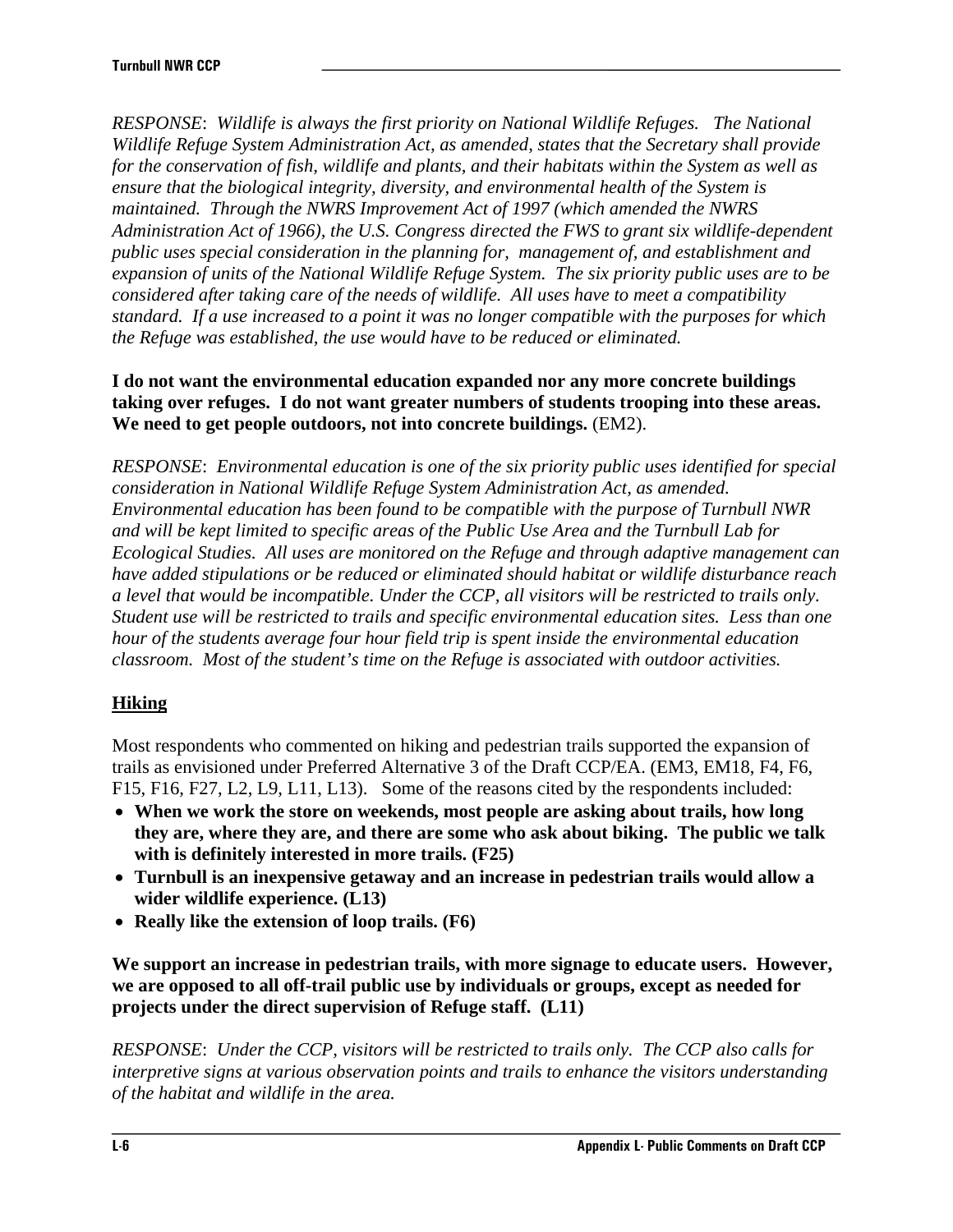**Two respondents questioned whether the public really wants increased trails and questioned whether the Service has sufficient resources to enforce no off-trail use (EM14, EM16).**

*RESPONSE*: *Under the CCP, the Service will enforce no off-trail use in the public use area. The CCP calls for the addition of a full time law enforcement officer for the Refuge.* 

#### **Access**

#### **Support increased access. (F36) More access for hiking, driving, educational efforts. (F4)**

*RESPONSE*: *The CCP will add 390 acres to the currently designated Public Use Area and will add seasonally the 5000+ acres of the proposed hunting area.* 

### **Provide access on the east side of Refuge from Cheney Spangle Road. (EM3)**

*RESPONSE*: *Because of the requirement to collect entrance fees we have not developed a public access on the east side of the Refuge. Creating a second fee station at Gate 19 could be a future consideration.*

#### **Wildlife Viewing, Photography and Interpretation**

Several people wrote in supporting improvements and increases in viewpoints and photo blinds and/or the proposal to include interpretive signs at most or all of the viewpoints. (L9, L11, L13, L14). Other specific comments and responses follow:

#### **Viewpoints (wetland) off Cheney-Spangle Road should be developed. (EM3)**

*RESPONSE*: *There is one viewpoint proposed along Cheney-Spangle Road.* 

### **Include Native American and early settlement history with wildlife for kiosks and brochures. This would provide friendly connection with the "old timers". (EM3)**

*RESPONSE*: *Our existing Interpretive Prospectus proposes providing historical interpretive panels as well as natural history and management interpretive panels within the public use area.* 

#### **Suggest showcasing elk and waterfowl viewing, interpretation, and photography. (EM12)**

*RESPONSE*: *Our Interpretive Prospectus calls for interpretive panels about wildlife on the Refuge which would include waterfowl and elk. We can add to our discussions of elk and waterfowl in our environmental education program.*

#### **Would like tour of Native American and early settler's historic use of Refuge area. (L4)**

*RESPONSE*: *Refuge staff often accommodates special requests for tours of the Refuge. A tour highlighting historic uses of the Refuge could be arranged.*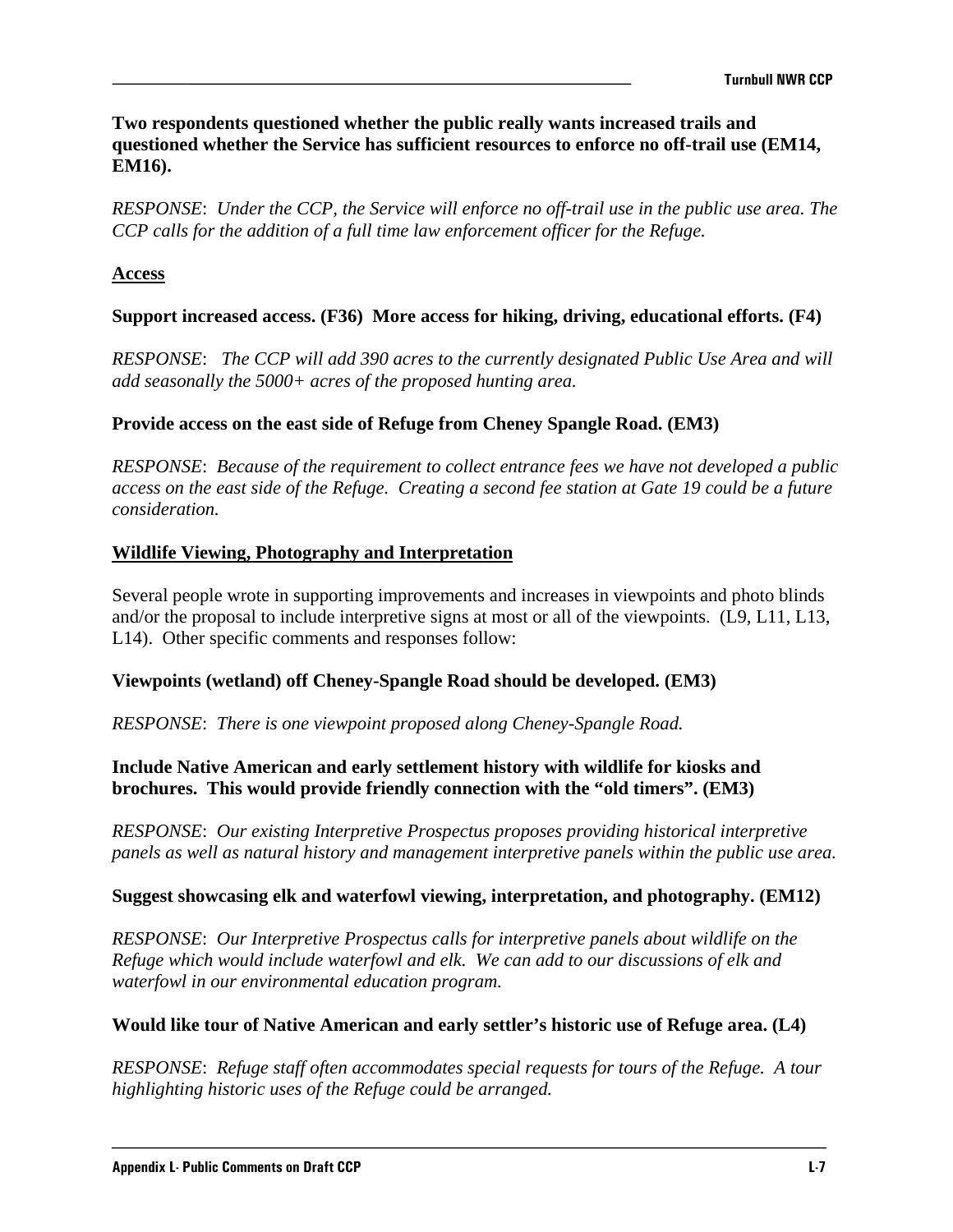# **Bicycle Trails**

The idea of establishing bike trails was mostly favored by the public who responded. Approximately ten of the comments received favored the idea of designated bike trails (EM3, EM18, F4, F6, F15, F16, F27, F35, L11, L14) while comments received from four opposed this idea (EM14, EM 16, EM 19, F5). More specific comments and responses follow:

**Two connections to Columbia Plateau Trail would be much better. A loop trip through the Refuge is a much more stimulating challenge. This fits in with the goals of Cheney to develop as a gateway community to Turnbull and the extensive trail system that is present and will be developed in the next few years. Connection to the Centennial Trail and the proposed cross-state trail (State Parks project) will tie Turnbull into the system and make the Refuge an even more important part of the community. (EM3) Extending trail down Cheney Spangle Rd. to Kepple Lake is the best idea. Cheney Plaza Rd. trail might go unused due to mostly mountain bikes on Plateau trail at that junction. (F27)** 

*RESPONSE: Because of the requirement to collect entrance fees we have not developed a public access on the east side of the Refuge. Creating a second fee station at Gate 19 could be a future consideration. Alternative 4 in the Draft CCP/EA included a proposal to extend the bicycle trail as a loop down the Cheney Plaza Road around the auto tour route and out Gate 19 to Cheney Spangle Road. This would have necessitated creating a public entrance there that would require an entrance fee station and public gate system similar to what exists at the entrance on Smith Road. Creating a trail system adjacent to the Cheney Plaza Road will be easier as most of the land along that route is within the Refuge. The plan is to use the old county highway as much as possible and where it no longer exists, use the county road right of way. Cheney Plaza Road is used extensively at the time by bicyclists accessing the Refuge or points south.* 

### **I do not support expanded bike trails; this is purely recreational. Refuges must focus on their primary goal, not become parks. (EM14)**

*RESPONSE: The purpose of the trail is to provide access to the Refuge public use area to view and enjoy wildlife and wildlands by bicycle and not for the purely recreational aspect of bicycling.* 

### **Providing bicycle trails would have negative impacts on wildlife. (EM16)**

*RESPONSE: Pedestrians, bicyclists, and motorists all have some negative impact on wildlife. However, these are the preferred forms of travel by most visitors. A bicycle trail alongside the Cheney-Plaza Road will provide a safe path for bicyclists already accessing the Refuge.* 

### **Oppose increased bike trails in a region that has many bike trails. (EM19)**

*RESPONSE: The proposed bicycle trail will not create a new use. Bicyclists are already pedaling to the Refuge from Cheney using the Cheney Plaza Road which has no bike lane or safe shoulder. Using the old Cheney Plaza road bed and creating a bike lane on some portions of the existing highway (where the old highway no longer exists) will merely create a safe path for the*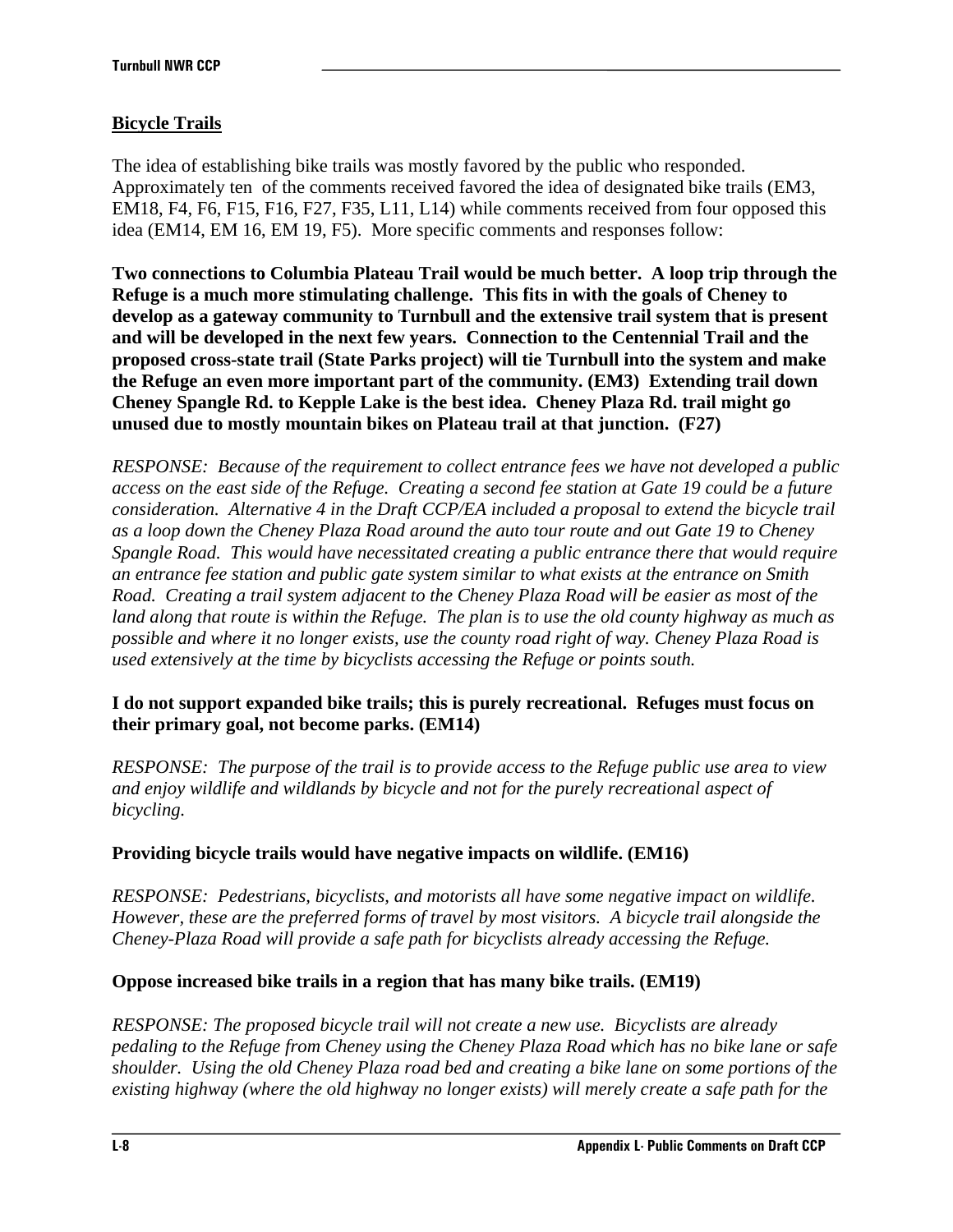*bicyclist and assist bicycles to avoid vehicles using the highway. Creation of this bicycle trail will probably increase the number of bicyclists accessing the Refuge Public Use Area.* 

### **Public Use Area Size**

### **Maintain Public Use Area Size as specified under Alternative 1. (EM14)**

*RESPONSE: Although actual acres delineated for the Public Use Area under the CCP will increase by 390 acres through the addition of the bike trail from the Columbia Plateau Trail and the addition of a trail out to Stubblefield Lake, users will also be required to stay on trails or roads and not venture off-trail. Under the current management situation (Alternative 1 in the Draft CCP/EA), visitors may come and go anywhere within the 2200 acre Public Use Area without restriction, which causes more impact to wildlife, not less.* 

#### **Miscellaneous Public Use Comments**

### **There should be limited contact for people with wildlife. (PM1)**

*RESPONSE: By limiting visitors to trails only under the CCP (no more cross country hiking) the Service expects to reduce the potential for wildlife and habitat disturbance.* 

### **Consider campground facility to make Refuge more accessible from Spokane. (EM3)**

*RESPONSE: Camping is not a use that was considered under the CCP. Camping is not a wildlife-dependent public use. Turnbull NWR is only a 45 minute drive from Spokane and visitors from the Spokane area can easily make a day visit to the Refuge. Visitors from outside the Spokane area can find public camping facilities within an hour of the Refuge and private camping facilities within 15 minutes.* 

#### **Concern Refuge becoming more of place for people than for wildlife. (L8)**

*RESPONSE*: *Wildlife will always be the first consideration on the Refuge. Public uses will be monitored to insure that habitat and wildlife disturbances do not become incompatible with the purposes for which the Refuge was established.* 

#### **Support fishing (EM1). Support fishing catch and release program. (EM8)**

*RESPONSE: Since fishing is one of the six wildlife-dependent public uses identified for special consideration in National Wildlife Refuge System Administration Act, it received enhanced consideration during the development of alternatives. Historically most wetlands in the Refuge area were isolated from sources of native game fish as is the majority of the Palouse River subbasin in which the Refuge is situated. Palouse Falls on the Palouse River at the bottom of the subbasin and near its confluence with the Snake River constitutes an impassable barrier to fish migration especially for anadromous salmonids. The only native fish species that originally occurred in the Palouse Subbasin above the Palouse Falls were minnow-sized species of dace, shiners and sculpin. There were no native game fish. Several species of game fish have been*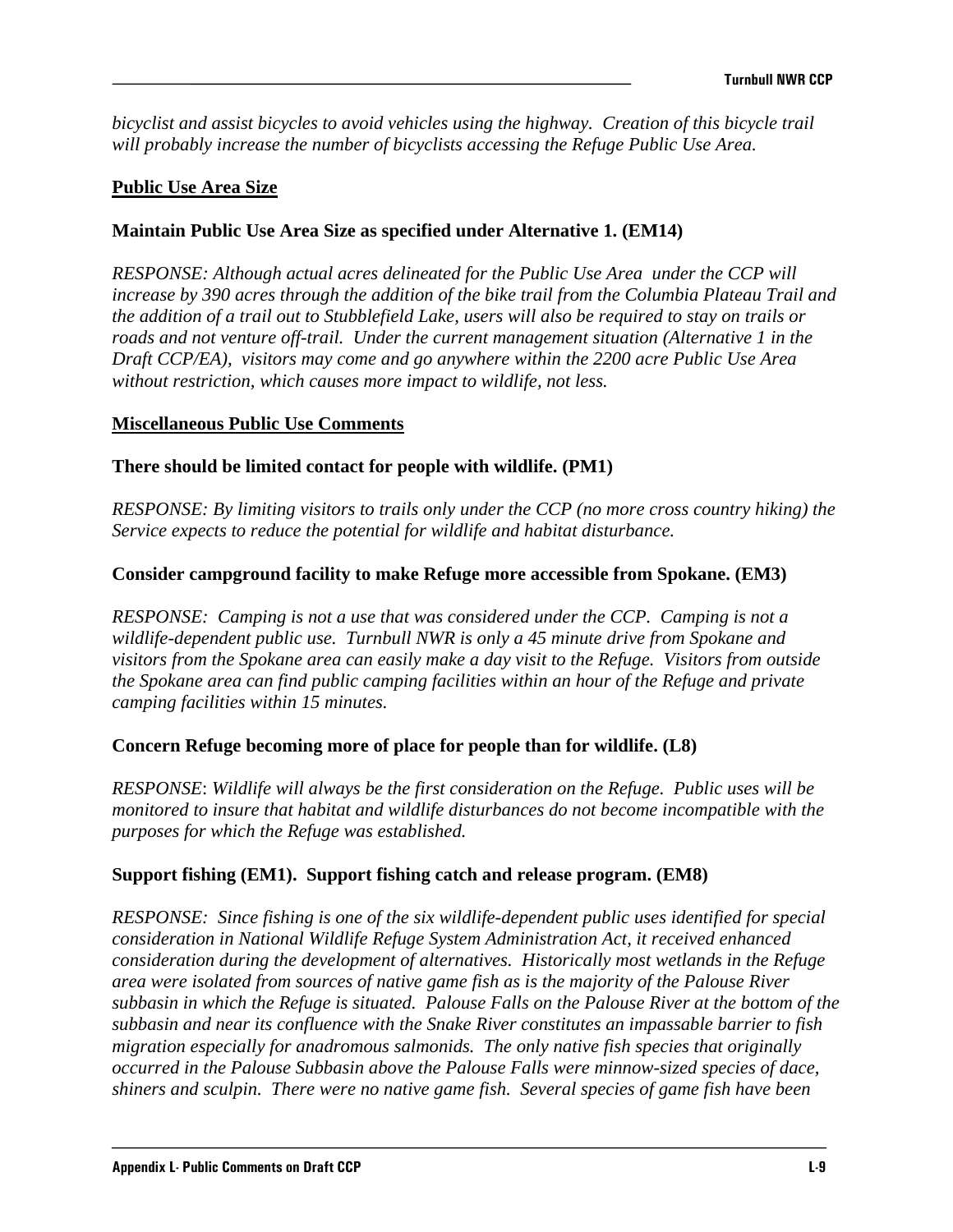*and continue to be planted in various water bodies within the Palouse sub-basin. Some plantings even occurred in the past on the Refuge in the Pine Creek Drainage and Stubblefield Lake. These plantings included rainbow and eastern brook trout. A recent inventory of refuge fish populations found that introduced game fish currently occur only in Pine Creek below Cheever Lake Dam. This half-mile reach of Pine Creek within the Refuge supports self-sustaining populations of rainbow trout and rare occurrences of smallmouth bass and kokanee that originated from introductions downstream in Chapman Lake. The fishless nature of the majority of the Refuge water bodies results in aquatic ecosystems with an abundance of invertebrate species that provide food for waterfowl, other water birds and several native amphibian species. Introduction of game fish and management for sustainable harvest would significantly impact the Refuge's aquatic ecosystems resulting in unnatural conditions that would impact much of the wetland-dependent wildlife on the Refuge. In addition, most of the wetlands on the Refuge are shallow and supported only by annual runoff from precipitation and snow. These wetlands dry out periodically and would not support a fishery. There are at least eight lakes within 10 miles of the Refuge that support public fishing so there is no lack of opportunity for fishing in this area.* 

### **HUNTING**

## **Hunting in General**

(Note: the summary of comments focusing specifically on the proposed elk and waterfowl hunts are summarized in those sub-sections below).

The proposal to initiate hunting at Turnbull Refuge elicited a great deal of comment. Several people wrote in with comments supportive of hunting in general (F1, F9, F28, EM1, EM4, L1, L5, L7). Some of the reasons expressed for the support included:

- **Nothing wrong with allowing regulated hunting to control populations. (EM1)**
- **Regulated and controlled hunting for the general public. (F28)**
- **Hunting needs to be an available management tool. Hunters can control population numbers at minimal cost while actually infusing local and state economies with needed funds. (EM4)**
- **Will increase hunter support for Turnbull. (L1, L7)**

Several people providing comment wrote in opposing hunting (F5, F16, F30, F31, EM2, EM3, F37). Some of the reasons expressed by those opposing hunting on the refuge included:

- **Hunter killers have taken to hiding the horror of what they do. They use "harvest" as if they planted the wildlife. (EM2)**
- **If a hunt is allowed there will be a major loss of public support for the Refuge. (EM3)**

*RESPONSE: Hunting is one of the 6 priority public uses identified for special consideration in National Wildlife Refuge System Administration Act. These priority public uses are to receive enhanced consideration during refuge planning. Although hunting is a priority public use, it still must pass the compatibility test. Compatibility determinations were completed for the hunting programs and are included in the final CCP. These programs were found to be compatible with the Refuge purposes. The compatibility determinations specify required stipulations that*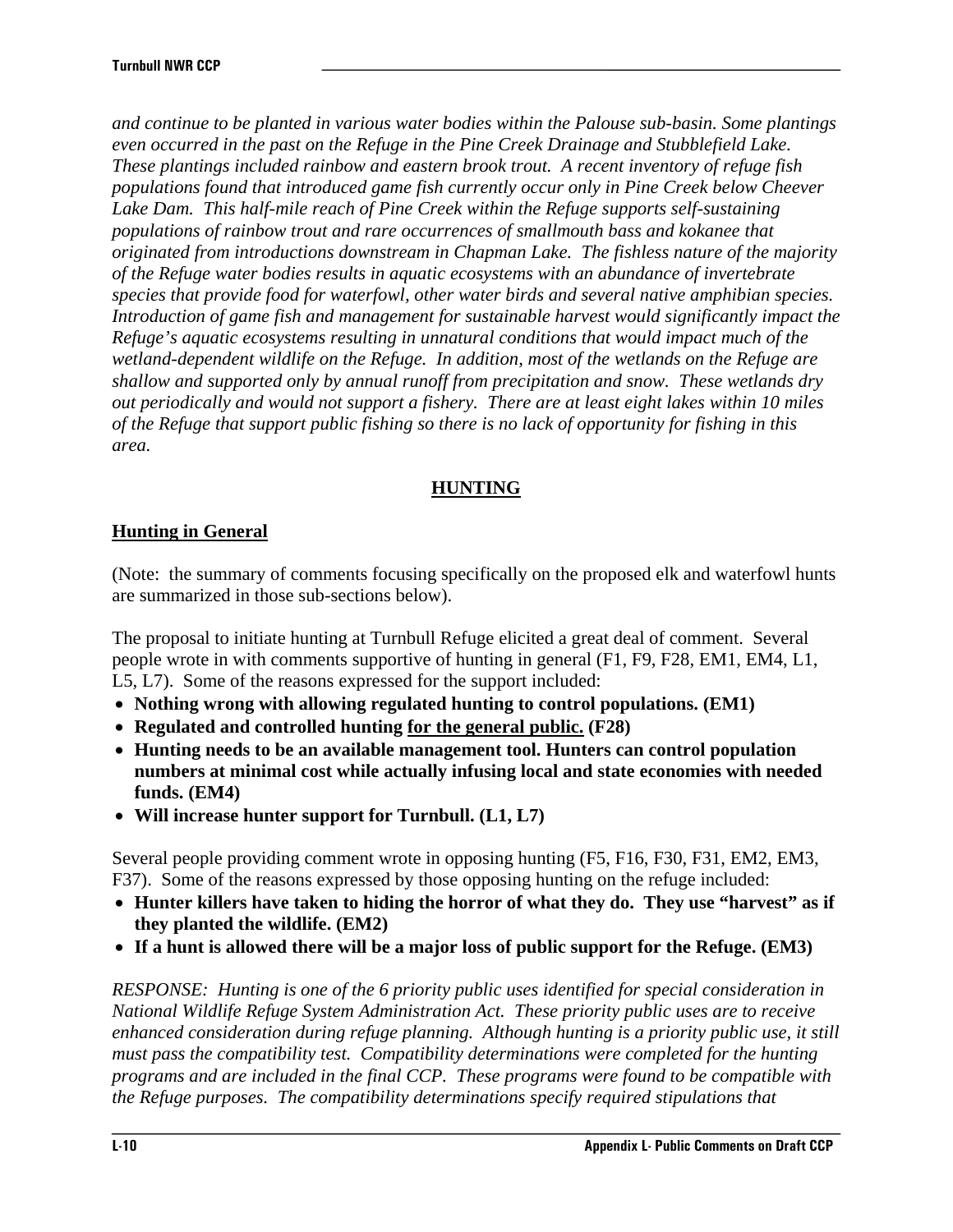*minimize impacts to non-target wildlife species and habitats, minimize impacts to other priority public uses, and take into consideration public safety on the Refuge and off-refuge areas adjacent to the hunt units.* 

Additional comments, suggestions, and concerns regarding hunting programs in general are addressed below.

#### **I was told that the original Refuge deeds stipulate no hunting. (EM14, EM23)**

*RESPONSE: All the deeds to current tracts within the Turnbull NWR were reviewed and we found no reservations in them that would restrict hunting on the Refuge. By law, 40% of refuge lands purchased with Migratory Duck Stamp Funds can be opened to hunting. This limitation on the other 60% ensures that there are still lands managed in a sanctuary status to allow migratory birds a resting/feeding area during the fall migration.*

### **I hunt but I believe we need places where there is no hunting allowed. (F27)**

*RESPONSE: There will continue to be several areas on the Refuge where hunting will not be allowed (approximately 70%) to separate hunting from other public uses, to buffer roads and adjacent homes, and to allow undisturbed zones for wildlife.* 

### **I really think the term "refuge" is a misnomer since so many refuges allow hunting and, in some cases, even trapping. The public is led to believe that these are safe havens for animals when they are not. (F14)**

*RESPONSE: Turnbull Refuge will still provide sanctuary to many wildlife species throughout the year. The seasonal elk hunt will help reduce an enlarging herd that is adversely impacting habitats and other wildlife that use the Refuge. In nature there is usually a balance, a food chain based on predator and prey. In the case of the expanding elk herd there are no natural local predators keeping the herd in balance. Introducing humans as the hunter/predator will help bring back a balance to the ecosystem.* 

#### **How many refuges allow hunting? (L5)**

*RESPONSE: More than 300 of the 545 national wildlife refuges have hunting programs.* 

#### **Service should use hunting income to maintain the Refuge. (F1)**

*RESPONSE: Although the Service collects recreation use fees, the limited fees collected do not support maintenance needs on the Refuge. At the most the recreation user fees collected would support maintenance of hunting facilities and could go toward monitoring and policing the hunt. Should the State decide to raffle a specific bull tag for the hunt on Turnbull, the proceeds would go to the State as raffles are not permitted by law on National Wildlife Refuges. The State proposes that these proceeds could go toward annual big game surveys in this area.*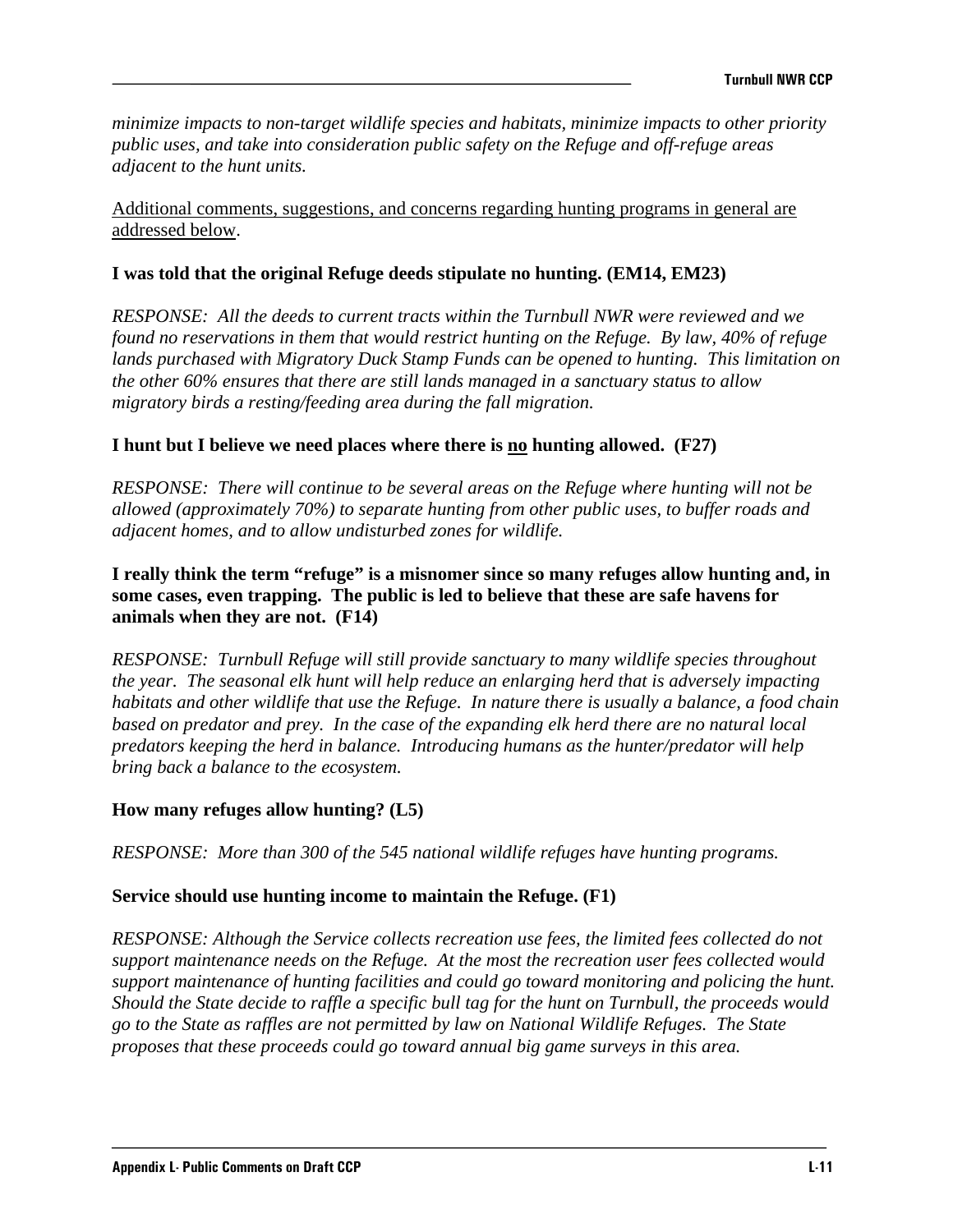# **Elk Hunting**

About thirty letters were received specifically expressing support of elk hunting (F2, F3, F4, F14, F19, F20, F25, F27, EM5, EM6, EM7, EM8, EM9, EM10, EM12, EM17, EM18, EM22, PM4, PM6, PM7, PM11, L2, L5, L6, L9, L10, L15, L11, L14, L15). Some of the respondents were very enthusiastic about initiating an elk hunt and some of the reasons expressed in support included:

- **Hunting is an excellent way to maintain elk herd size. (F20)**
- **To minimize damage to the habitat (F25)**
- **Problems with over population have gone on too long. (EM4)**
- **Washington has a relative shortage of good elk hunting (F7)**
- **Currently most of the elk hunting in the area is on leased private land and not available to people without money and special connections. (EM9)**
- **Elk do impact aspen stands which support a disproportionate number of wildlife species, especially neo-tropical migratory birds. (EM14)**
- **It's a shame that for all these years this public property hasn't been managed with any consideration for the sportsman. (L5)**
- **Refuge elk hunting will distribute elk to make them available on surrounding lands. This will help address concerns related to crop and hay damage. (L15)**
- **WDFW advocates sustainable elk hunting on the Refuge because our agency promotes recreational hunting consistent with population conservation wherever we can. (EM12)**

However, a good deal of the support for elk hunting was highly qualified. Several people stated that they were generally opposed to any kind of hunting on wildlife refuges, but could support this hunt because it was designed to be limited and carefully controlled (F4, F14, F32). Numerous others expressed support for a limited or controlled hunt for conservation purposes (F4, F25, EM4, EM10, EM17, PM6, L4, L7, L10, L11, L14, EM18, and EM22).

*RESPONSE: The elk hunt has been proposed in an attempt to reduce the herd size due to increasing habitat damage on the Refuge and depredation of crops on private lands adjacent the Refuge. Hunting and other wildlife-dependent uses receive enhanced consideration during planning for all National Wildlife Refuges.*

A few people stated in their comments that they were specifically opposed to elk hunting (L8, EM3). Reasons expressed included:

# • **This should be a safe area for wildlife. (EM3)**

*RESPONSE: See responses above to comments on sanctuary status of refuges.*

### Additional comments are addressed below:

**Concern that elk hunting on Refuge will move elk problem off Refuge, increasing trespassing, poaching, and elk grazing on private property. What caused elk herd to get out of control in last decade versus when there was cattle grazing (circa 1993)? (EM11)**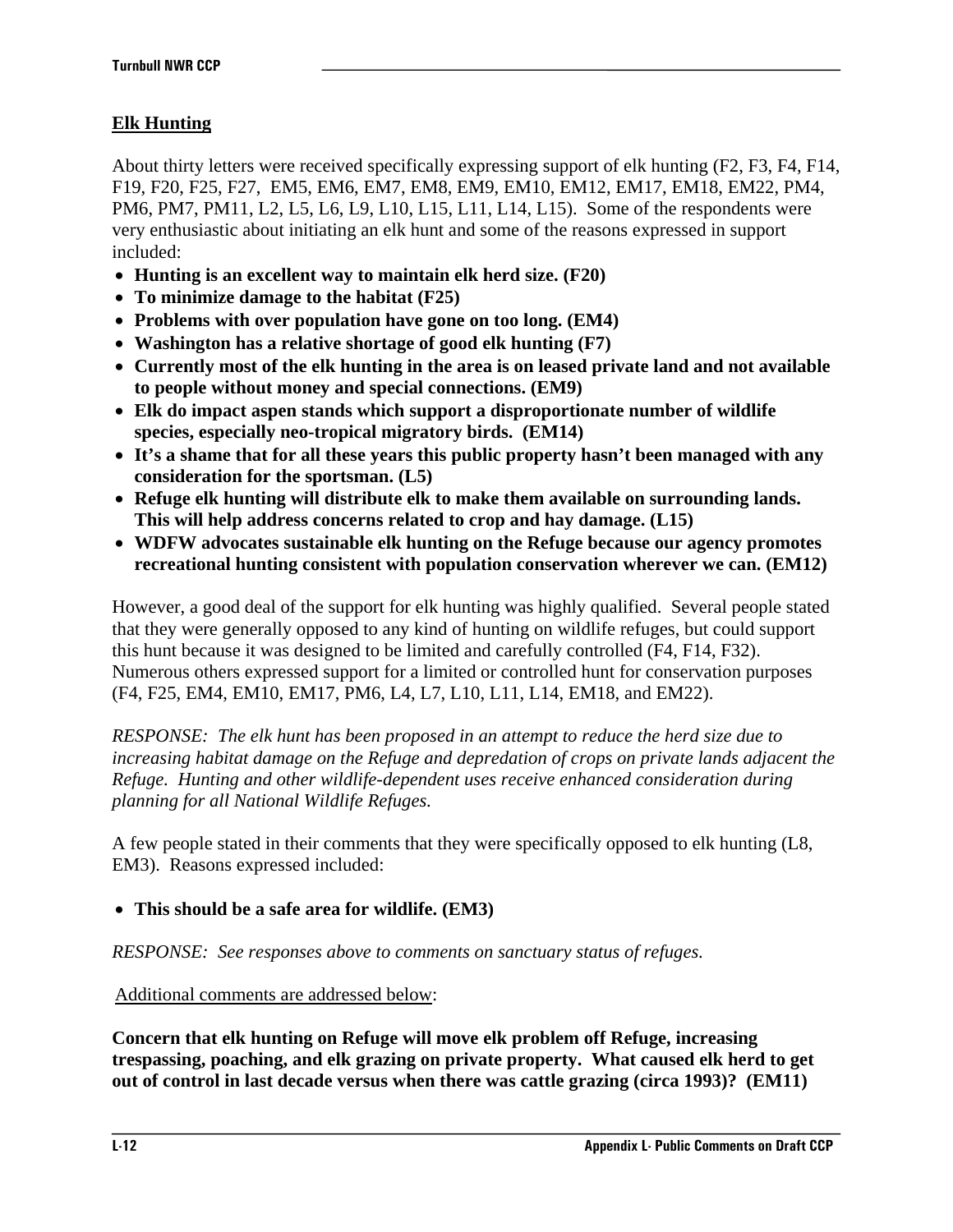*RESPONSE: An expanded distribution of elk during the hunting season will likely occur when the Refuge is opened to hunting. Establishing a hunt program on the Refuge will keep elk from congregating on the Refuge during the hunting season which may cause private land owners to have to deal with elk and hunters more than they have in the past. We believe that if we can enhance the harvest of elk both on and off the Refuge and reduce the number of animals in the herd the problems associated with the elk herd should decrease, not increase over time. Although a Refuge hunt may result in some of the private land owners to have to deal with elk and hunters more than they have in the past, it will also increase potential harvest opportunities on private adjacent lands.* 

**Several elk collared and monitored by the Coeur D'Alene Tribe migrating between Refuge and Reservation and shows importance of connectivity and habitat areas between the two land bases. Tribe wishes to continue cooperation with Refuge staff (L2)** 

*RESPONSE: We are pleased to have partners monitoring and managing the elk in this area.* 

**Allow hunting where elk are, rather than just in proposed designated areas. Elk would congregate in Pine Lake Drainage and make my problem worse for damage in the winter to my haystacks. (PM6)** 

*RESPONSE: Although the Pine Creek Area is included as a hunting unit under the CCP, the CCP will expand the Public Use Area into the area southeast of Cheever Lake where elk had a tendency to congregate in the past. This increased pressure may cause elk to move off refuge during the day or seek new areas with less activity. Hopefully it will cause the elk to move into areas on private land during state elk seasons where additional harvest could occur. The option to open this area temporarily to permitted hunters could be explored if other public activities do not adequately redistribute elk. Elk hunting will not occur in or adjacent to the Public Use Area for safety reasons. We envision a hunt plan that is flexible so that management can adjust hunt area boundaries (within reason), seasons, and numbers of permits to adjust to the annual situation. We will be monitoring elk movement in the southeast portion of the Refuge.* 

### **Introduce wolves onto the Refuge. (F27) All the elk (you undercount as I've been told) need to be harvested more readily – they attract predators – you have wolves there don't you? (F19)**

*RESPONSE: The Turnbull area does not presently have wolves and has not been identified in the gray wolf recovery plan for the Rocky Mountains. It would not be a likely location for reintroduction because of the high density of human development and lack of large contiguous areas of wilderness. The potential for serious human/wolf conflict in this area is too high.* 

### **What is the source of elk population estimates in CCP? Suggest changing "security cover" to "security zone" regarding Service jurisdiction over elk herd (EM12).**

*RESPONSE: The population estimates in the CCP were provided by biologists from the Washington Department of Fish and Wildlife. The term security zone will replace security cover in the final document.*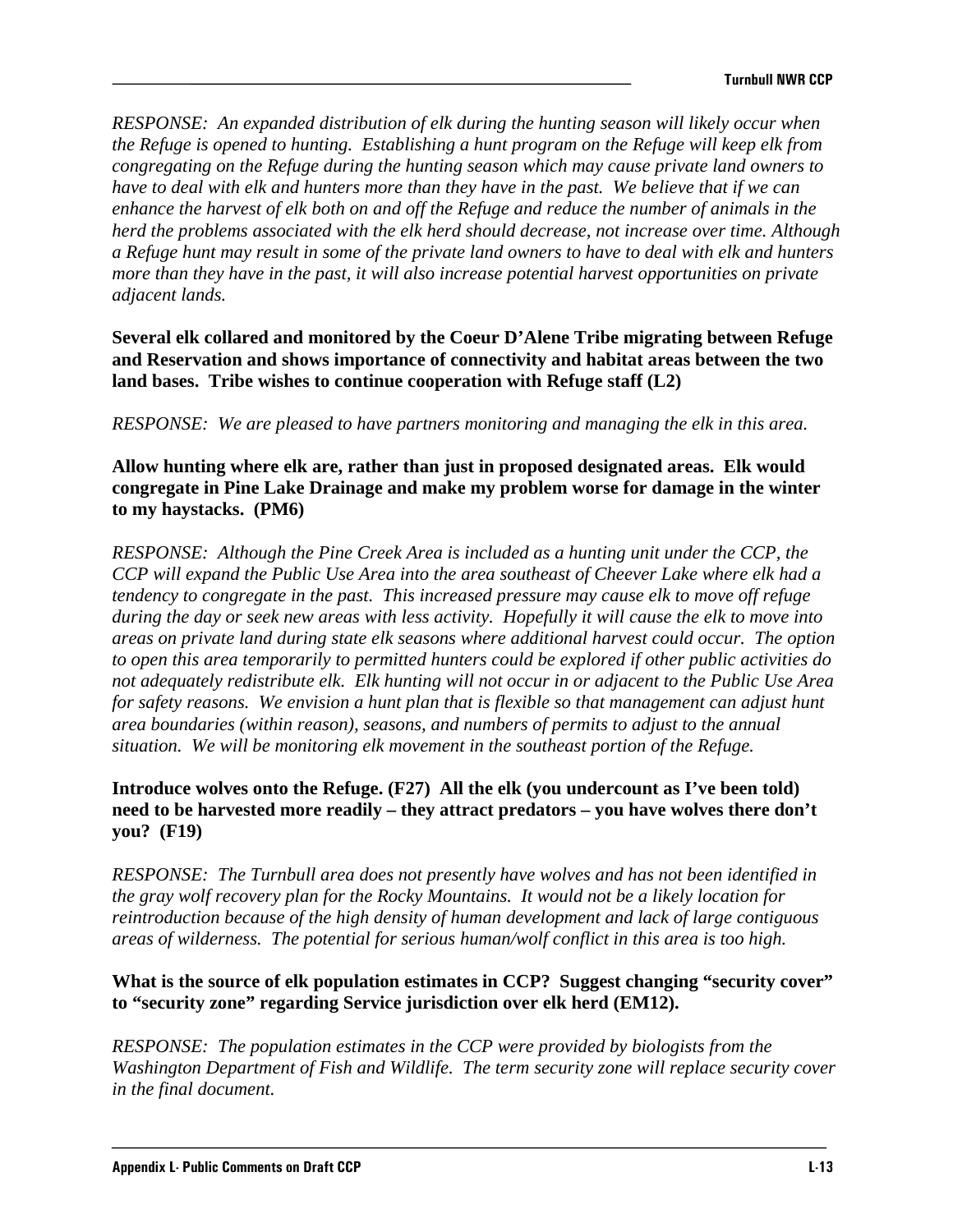## **Management of Hunt Programs**

### **Prepare for poaching and hunter trespass problems (off season). (F27)**

*RESPONSE: The CCP calls for the addition of a full time refuge law enforcement officer.* 

**All hunt methods should have opportunity. A good mix of bull and cow hunts should be used. (F27) Hunting opportunities on Refuge should be reserved for those whose limited abilities would preclude their hunting on other lands and by groups such as bow and arrow hunters. (L11, L14) Have a special season on the Refuge – also outside the Refuge at the same time. (F32) Give all licensed hunters with elk tags chance to draw. (PM4)** 

*RESPONSE: All hunting options will be reviewed during the planning process for the step-down Turnbull NWR Hunt Plan. No matter what hunt program is finally selected all new programs/facilities on national wildlife refuges need to provide for accessibility.* 

### **Use of Other Elk Management Tools**

**Prefer using other elk management tools to hunting. (F16)** 

*RESPONSE: Comment noted.* 

### **Oppose using hormones suppressing reproduction to control elk population, want to avoid consuming harmful substances (L4)**

*RESPONSE: This is one of many options listed in the CCP. This is a relatively new technology that may have some applicability. The use of hormones to suppress reproduction of elk in this herd will be given consideration.* 

**Before elk hunting is permitted, Service should study archery, bioreproductive controls, and maximum translocation of elk to the nearby tribes who expressed interest (Spokane, Coeur D'Alene). (EM11)** 

*RESPONSE: All tools available for managing the elk population will be further analyzed for cost effectiveness and given consideration.* 

**[Instead of hunting], open up selected areas to hikers, bikers, and equestrians during hunting season to help disperse the herds onto private lands where they will be hunted. Perhaps trap elk and move to tribal lands or other areas where they would be hunted. (EM3)** 

*RESPONSE: Relocating elk is an option that is identified in the final CCP. Although hunting as a wildlife dependent priority use is to receive enhanced consideration in refuge public use planning, other herd reduction techniques can be employed. These other options may be necessary if a compatible hunting program is not reducing elk numbers enough to prevent habitat damage. The cost effectiveness of all herd reduction techniques would also be analyzed.*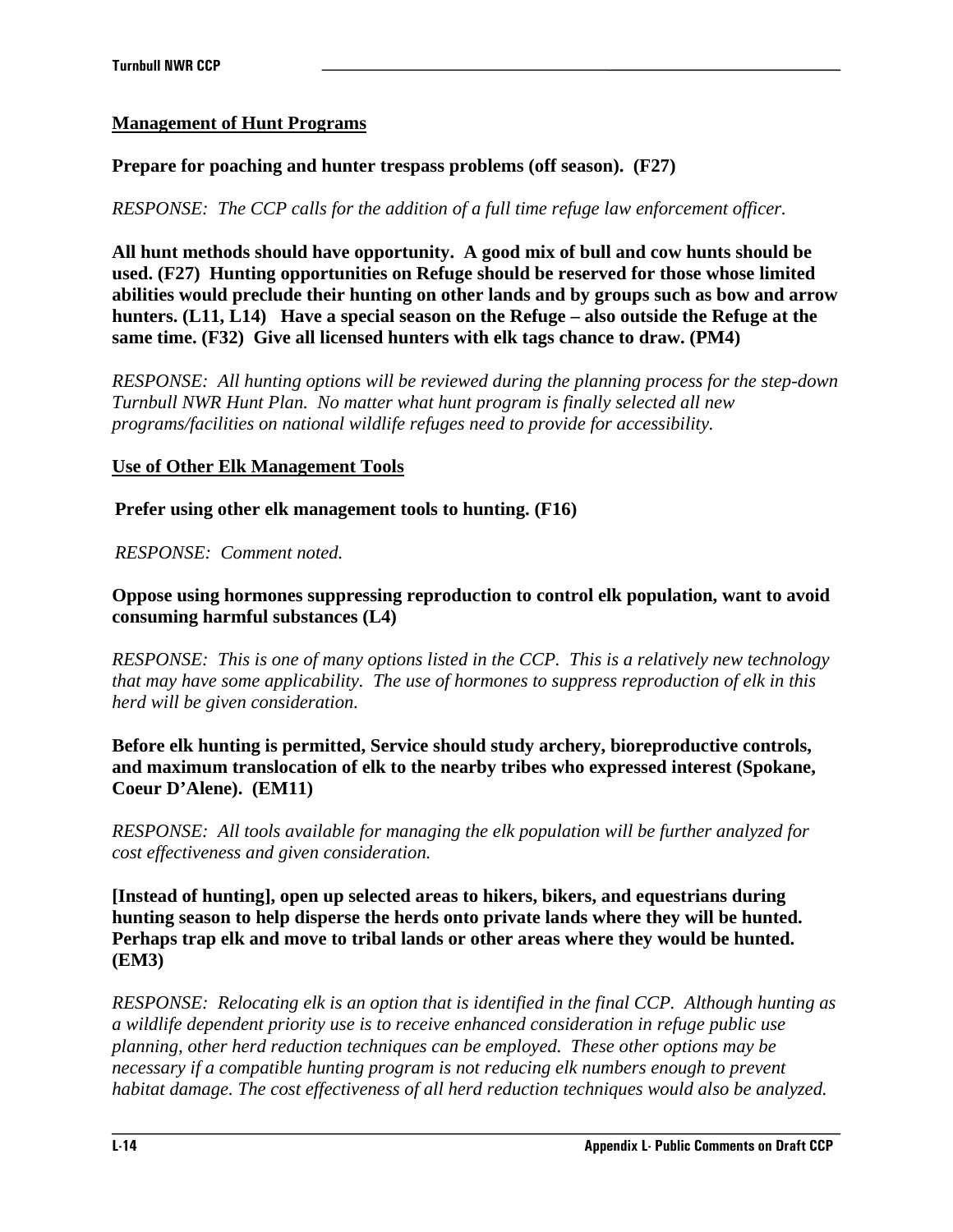### **If elk were fed more on the Refuge in winter they would not stray off onto private lands and do damage to farmers' stacks. If bio-bullets are the answer, I don't mind that. (F21)**

*RESPONSE: Winter feeding programs could alleviate some crop damage off-refuge, but it would also have many negative side effects. Feeding programs are costly to manage even if volunteers are recruited for much of the labor. Artificially concentrating large populations of any wildlife species increases the risk of disease transmission and can also result in damage to other habitats that directly affects other wildlife species.* 

### **Talk of birth control of wild animal herds is idiotic and a warm fuzzy fantasy! (F7)**

*RESPONSE: Birth control is just another tool for managing expanding populations.*

### **Oppose tools other than hunting to reduce elk numbers because other methods are costly and do not provide a priority public use under the RIA (EM19)**

*RESPONSE: Hunting has been identified as one of the ways that will be used under the CCP to reduce elk numbers because it is identified as a priority public use in the National Wildlife Refuge System Administration Act, as amended, and is likely the least costly strategy to implement. The other management tools identified may have application if the annual hunting program which is constrained by quality and safety issues fails to appreciably reduce elk numbers and damage to aspen.* 

### **Waterfowl Hunting**

Public reaction to the proposed youth waterfowl hunt in Preferred Alternative 3 of the Draft CCP/EA was about evenly split. Some of those who supported the hunt (F12, F20, F25, F27, EM6, EM7, EM9, EM15, EM17, L9, L11, and L14) expressed the reasons listed below. However, some of the support was guarded (like the response to elk hunting); some respondents stated that they could support a youth hunt but opposed all other kind of waterfowl hunting (L11, L14).

- **Keeps an American tradition alive. (F20)**
- **Probably not harmful especially as you've listed it in conjunction with an educational program. (F25)**
- **Actual hunt should be short, one weekend per year. (F27)**
- **Many students don't have the time or financial opportunity to secure hunting access to private land. (EM9)**

*RESPONSE: Two alternatives in the Draft CCP/EA included waterfowl hunting. Under the CCP, the Service will provide a Youth Waterfowl hunt at Turnbull Refuge one weekend per year and will defer a regular season adult waterfowl hunt until a large fall wetland base can be restored. Turnbull Refuge staff has supported environmental education for youth for several years now and are willing to extend this education by offering a youth waterfowl hunt where parents can bring young hunters for an opportunity to learn about waterfowl natural history and waterfowl hunting techniques.*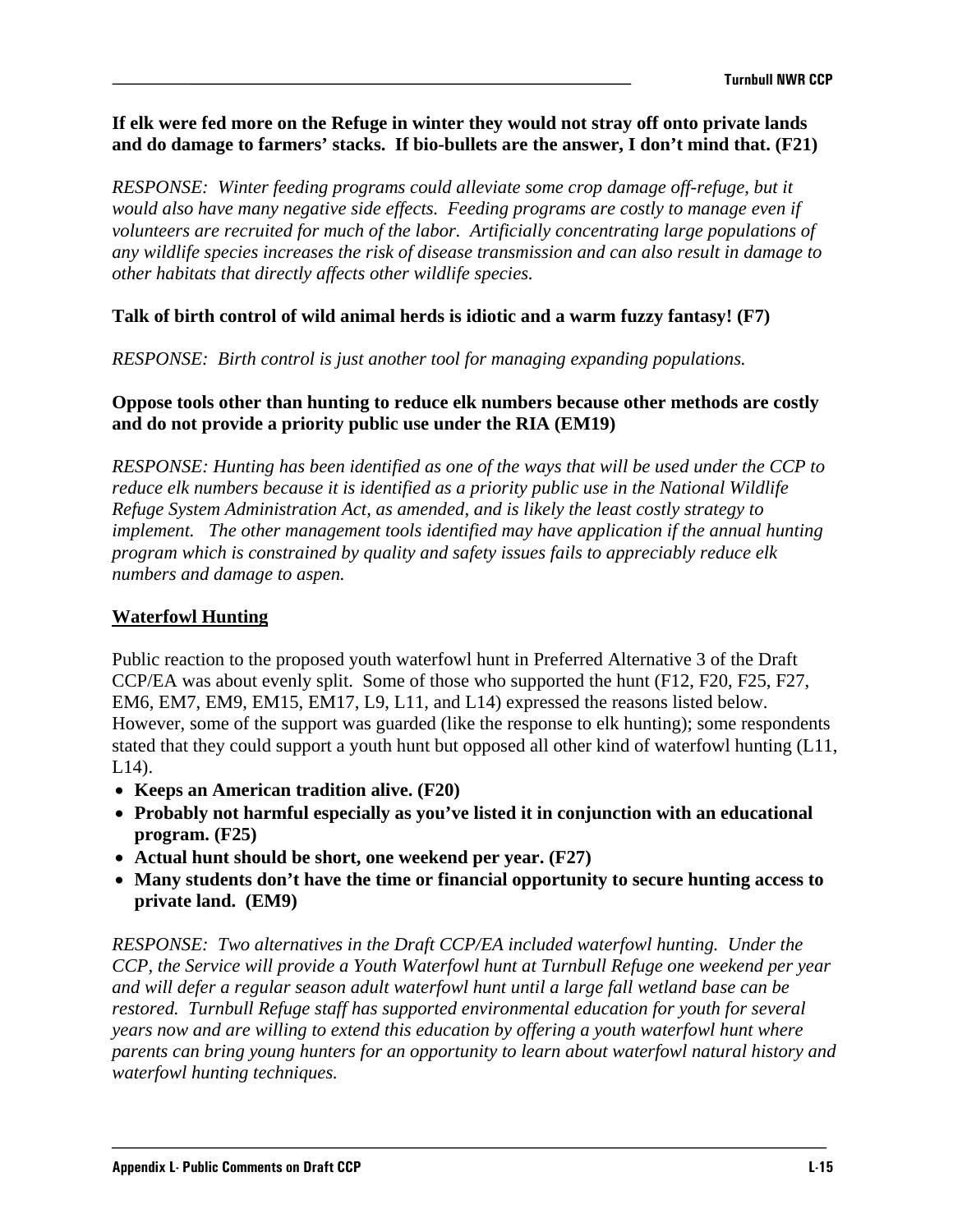About a dozen respondents wrote in opposing waterfowl hunting of any kind (F3, F4, F14, F22, EM11, EM14, EM16, EM18, PM4, L4, and L8). Some of the reasons expressed for the opposition included:

- **Contrary to mission of Refuge. (EM11)**
- **Waterfowl hunting contradicts one of the purposes of the Refuge being an inviolate sanctuary for migratory birds. (F16)**
- **What few birds we have on the refuge anymore should be left in peace (F22)**
- **No justification for duck hunting. Duck numbers have been going down both on and off the Refuge for years. (EM3)**
- **Opposed unless needed for conservation purposes. (F4)**
- **No management basis for a hunt, (EM14, EM16)**
- **We are speaking out against any use of the Refuge that does not put wildlife first. (L8)**

*RESPONSE: Hunting is one of the public use priorities identified in National Wildlife Refuge System Administration and therefore must receive enhanced consideration during planning. The Refuge Administration Act also stipulates that a public use must be compatible with the Refuge purposes. A two-day youth waterfowl hunt utilizing a permit system and spaced blinds on Upper Turnbull Slough has been found compatible with refuge purposes (see Appendix E). Currently the Refuge supports the bulk of the fall migration in this area. Although a 2-day Youth hunt with restricted numbers will not impact bird use of this habitat, a larger scale hunt over the course of the State season would significantly decrease waterfowl use of the Refuge. Under the CCP, the Service decided to not open wetland areas on the Refuge to hunting during the regular season, unless and until more wetland habitat can be restored, because the Refuge habitat represents the majority of fall migration habitat in the area. In addition there was extremely low interest in opening the Refuge to waterfowl hunting expressed by the public during the scoping period.* 

### **The EA indicates that there has been a shift in waterfowl numbers to the west of TNWR. Why not address this issue first rather than devote scarce resources to a hunt? (EM16)**

*RESPONSE: The causes for the shift of waterfowl numbers to the west during the fall migration period is predominately a result of larger level landscape issues that cannot be resolved in the area encompassed by the Stewardship Area. Following the development of the Columbia Basin Project, the thousands of acres of "hot" foods (corn, soybeans, potatoes, etc.) that were developed using irrigation water from Coulee Dam, provided an abundant food source for migrating ducks. This new irrigation also created several thousand acres of wetlands associated with waste ways. The combination of wetlands and abundant food created optimum migration stopover habitat. The other landscape level change that contributed to the shift in fall flights to the west is the drainage of nearly 70% of the wetlands around the Refuge for pasture and cropland. This vast drainage effort had the greatest impact on fall wetland habitat reducing migration stopover habitat in this area. Through the Stewardship Area conservation programs included in the CCP, currently drained wetlands may be restored increasing the fall habitat base. This will likely result in an increase in fall waterfowl use of the area, but will not significantly shift the fall flight away from the Central Columbia Basin. The waterfowl hunt proposed under the CCP is only a 2-day youth hunt tied to the Refuge's environmental education program. A longer hunt is not proposed at this time, but may be established in the future if the fall waterfowl habitat base is increased through conservation efforts.*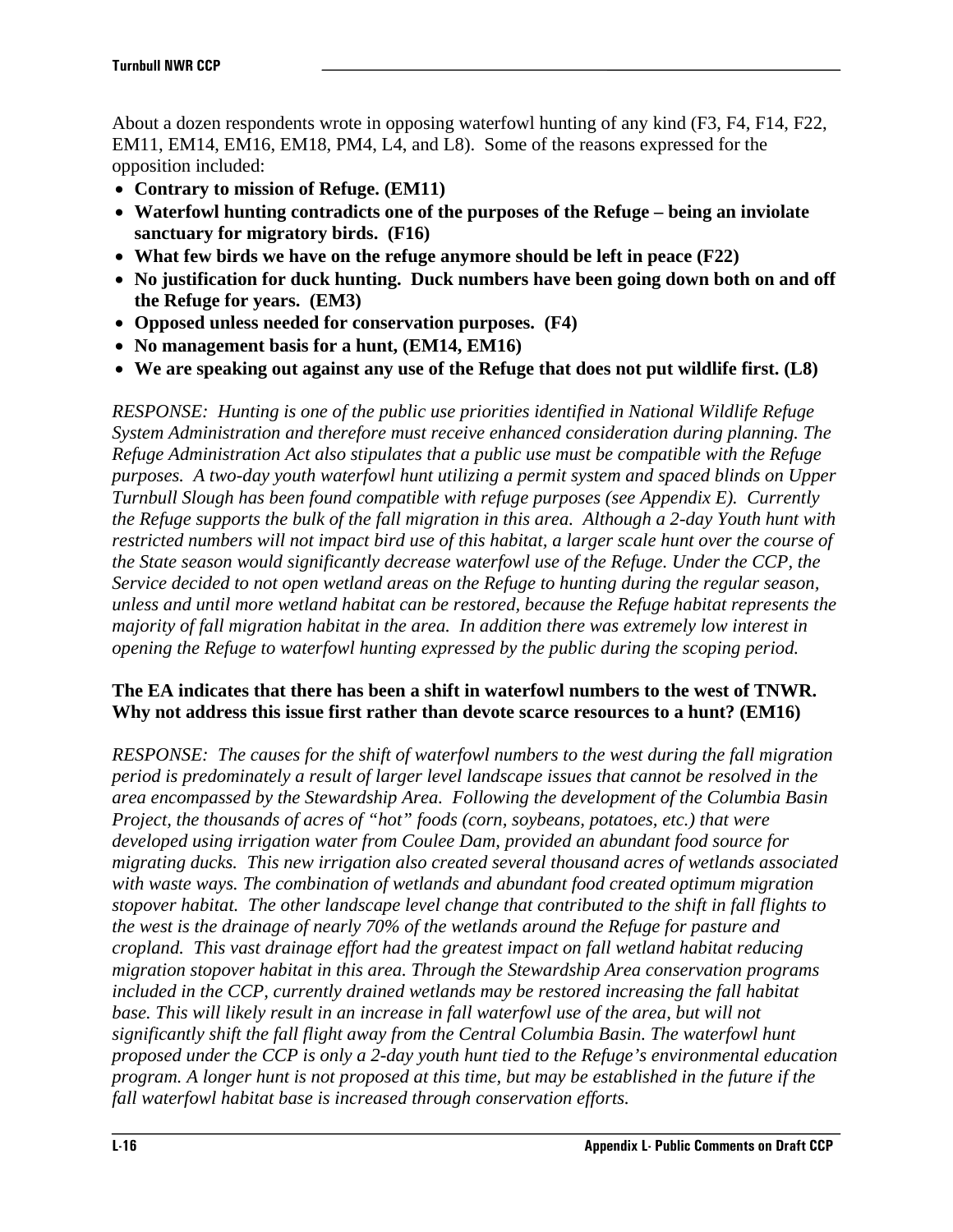### **Have a hunting blind and lottery system like at McNary NWR.** (F12)

*RESPONSE: We will review hunting facilities and programs on other national wildlife refuges and discuss hunting options with local WDFW staff while developing a hunt plan for Turnbull. The public will have opportunity to comment on proposals in the hunt plan.* 

### **Hunting of Other Species**

**Three people providing comments wrote in expressing their desire to see the Refuge open a deer hunt.** (F2, L11, L14)

*RESPONSE: Deer hunting was not offered in any of the alternatives in the Draft CCP/EA for several reasons. During our planning, deer hunting was not identified as an issue by staff nor was it identified as a need by the public during the scoping process. White-tailed deer populations are regulated at relatively low numbers by an endemic viral disease. Opening the Refuge to a deer hunt that overlaps with elk seasons could interfere with our program to reduce elk numbers on the Refuge. If we were to offer deer hunting, elk hunter numbers would have to be reduced in order to preserve an overall hunting density that provides for a high quality and safe hunt.* 

#### **Support turkey hunting and do not understand the delay. (EM9)**

*RESPONSE: Wild turkeys are a relatively new addition to the Refuge fauna. Very little is known about their population size, rate of growth, or their relationship to native wildlife and habitats on the Refuge. Future monitoring of this population and its impact on refuge habitats and wildlife will provide information for management decisions about whether or not to open a hunt.* 

#### **How about opening the Refuge up for a general hunting season of other species but with limited access? (L6)**

*RESPONSE: See responses above regarding deer and turkey hunting*. *Also*, *there was an overall lack of support by the public during scoping. The elk hunt proposed addresses a management need as well as a recreational need.* 

#### **LAND AND WATER PROTECTION**

The Service proposal to protect land and waters outside the existing Refuge boundary using a variety of strategies attracted a good deal of response. Thirty-one letters were received that contained commentary supporting the Service's reasoning for land protection and supporting the tools proposed in Preferred Alternative 3 of the Draft CCP/EA to protect land and waters. Some also supported the larger proposal outlined in Alternative 4 (see following page). (F2, F3, F4, F5, F9, F10, F13, F16, F20, F28, F35, F39, F40, EM3, EM8, EM13, EM14, EM15, EM16, EM18, EM20, EM24, PM4, PM14, L2, L3, L10, L11, L12, L14, L15) The following reasons were cited in support of the land protection concept and strategies: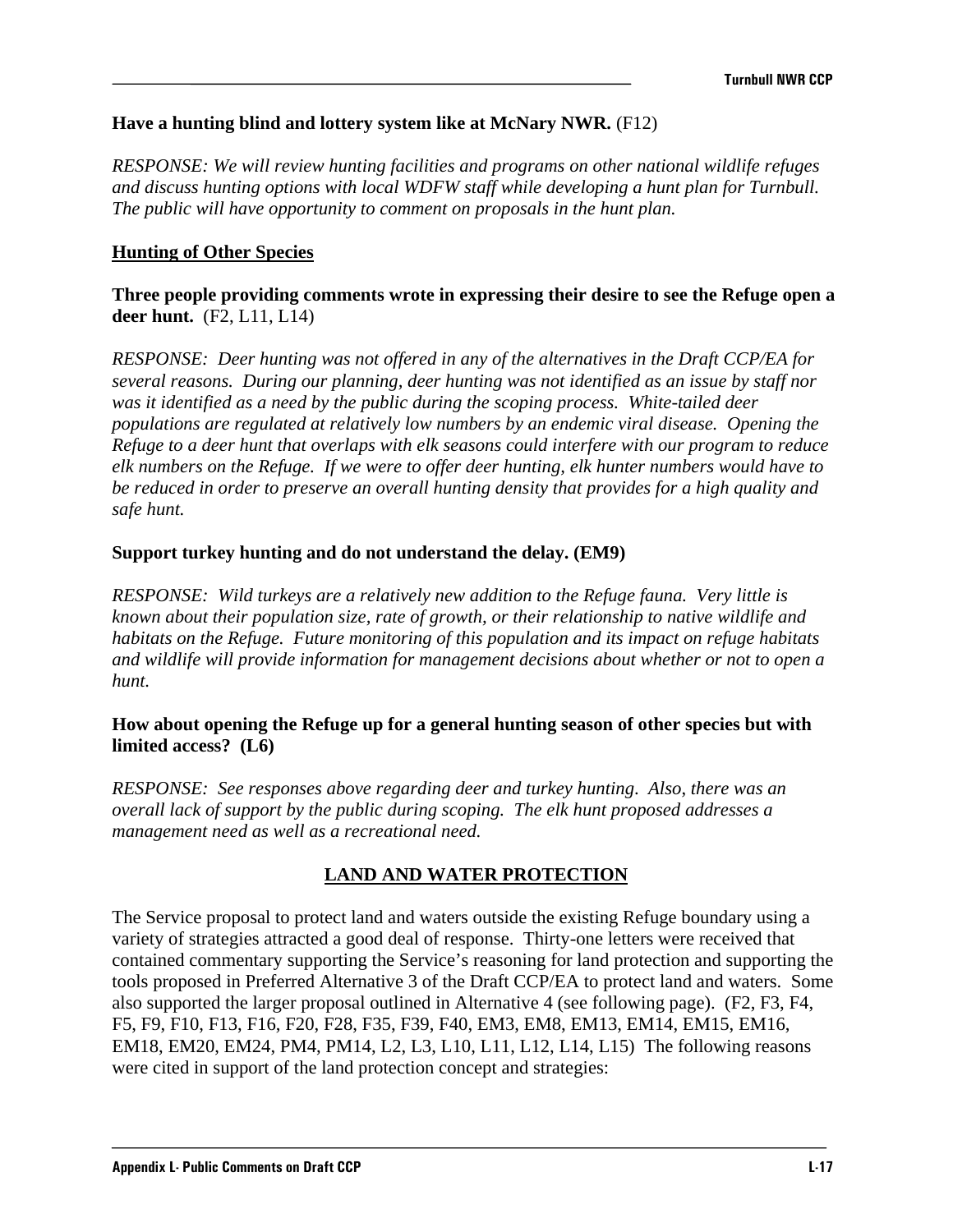- **No question that as houses spread throughout Spokane County, both habitats and corridors are threatened. Protection through fees, easements or agreements from willing sellers seems like a win-win proposition. (L10)**
- **Alternative 3 provides greater protection than now exists for the flora, fauna, water resources, wetlands and critical habitat such as Palouse steppe, ponderosa pine and aspen. By enlarging the Stewardship Area, the Refuge can have a significant positive effect on adjacent lands. (L9)**
- **We need to protect the water purity and guard against water shortage. (F35)**
- **To conserve Refuge water quality (L11, L14, F2, F35, F37, EM13, EM20,EM22)**
- **Preservation of water quality is vital to the protection of habitat for water species. (F39)**
- **Will help preserve wildlife habitat. (L11, L14, F2, F35, PM4, EM13, EM18, EM22)**
- **Loss of critical habitats in Eastern Washington is occurring at a rapid rate. (EM16, EM14)**
- **I hope that you aggressively pursue more habitats for plants and animals. I am very concerned about the race to development occurring in the Cheney area. (F13)**
- **I have been deplored by the devastation of our natural resources. We have lost far too many of these precious resources and cannot afford to go on suffering these depredations. (L12)**
- **I'd like to see habitat restoration and maintenance be the highest priority (EM19)**
- **Three of the habitats (Palouse Prairie, Ponderosa Pine, and Herbaceous Wetlands) found within the area studied are key to conservation efforts in Washington. The Washington State Conservation Strategy ranks each of these as Priority One, the highest priority for current conservation action in Washington. (EM13)**
- **Cooperation and partnerships with surrounding landowners makes obvious sense. (EM14, EM16)**
- **The local region lacks adequate public lands, especially in consideration of the rapidly expanding population. Adding lands now will be easier and cheaper than if we wait. (EM3)**

The Refuge received twenty-five letters and a petition opposing land protection conceptually or opposing the Stewardship Area as proposed under Preferred Alternative 3 of the Draft CCP/EA. (F18, F19, F21, F22, F23, F26, F29, F30, F32, F33, F34, F37, F38, EM11, PM2, PM3, PM5, PM7, PM8, PM9, PM10, PM11, L8, L16, L17, EM19). Some reasons included:

- **We understand your support for the bordering land but feel this is private property and should be left that way. (L8)**
- **Too much government ownership of land is not healthy for our country. (F32, F21)**
- **Refuge is big enough now. (F23, F24)**
- **Current size of Refuge is adequate to pursue the original purpose without disturbing existing homes or economic enterprises. (F18)**
- **I have seen a well-managed ranch with great grass for cattle turn to weeds and barren land under government ownership. (F26)**
- **I don't believe that more property would do the Refuge any good. (PM7)**

*RESPONSE: The neighbors within the Stewardship Area who oppose land protection efforts would be viewed as unwilling and there will be no expectation that they participate in any*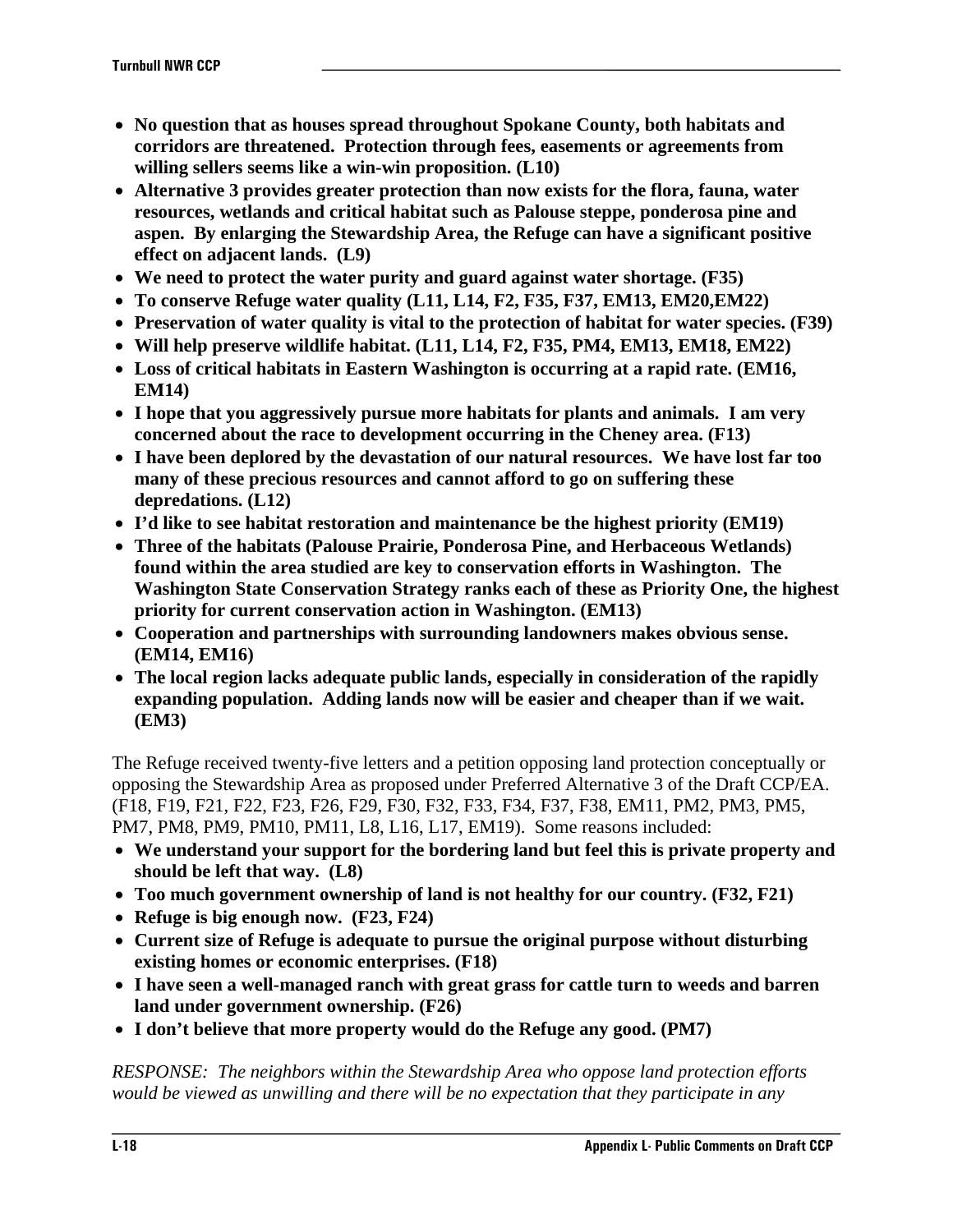*program with the Refuge. Participation in a Stewardship Area concept will be entirely voluntary. Selling land to the U.S. Fish & Wildlife Service will be by willing seller only. The Service's biological reasoning for protection of additional lands surrounding the existing Refuge is sound and is presented in the CCP.* 

### **General Comments**:

**The Tribe takes great interest in the ecological integrity of the TNWR area as it is located within the Coeur D'Alene Tribe's Aboriginal Territory. The Tribe strongly supports the conservation actions outlined in the Draft CCP/EA that would encourage conservation within the Stewardship Area surrounding the Refuge. The Tribe believes that these types of management actions are crucial to restoration of the watershed as a whole. (L2)** 

*RESPONSE: We will continue to work and consult with our Tribal partners on conservation issues of common interest on the Refuge.*

**I support protection of the maximum acreage identified under Alternative 4. (EM14, EM16). Alternative 4 is a very promising proposal. (EM13) Need to preserve more habitat. Would prefer Alt 4. (PM4) If we don't protect as much of the bugger zone and migratory corridors as possible, the quality of the refuge habitat will be eventually degraded for future generations. (F25)** 

*RESPONSE: Under the CCP, the Service will work with willing sellers and landowners wishing to participate in voluntary conservation measures to protect habitat within the Stewardship area.*

**Service should establish green corridors for non-flying wildlife between Refuge and other semi-remote areas (Rock Lake, ID, Mica Peak) with State, county, or other entities. (EM3)** 

*RESPONSE: Preserving wildlife corridors is one of the objectives of proposing a Stewardship area around Turnbull NWR.* 

**We have had semi-drought conditions for years. As the population grows and more water is needed, who has priority? Would the Service pump water in for the Refuge? Would landowner well capping be voluntary or mandatory? (L3)** 

*RESPONSE: There are no plans to pump water into the Refuge at this time. Groundwater pumping has been explored in the past, but the cost and potential impact to existing groundwater resources were too high to make it feasible. Well-capping or casing will be a totally voluntary program that would involve making payment to a landowner to case wells to prevent movement of shallow groundwater to the deep aquifer thereby lowering the ground table, or to discontinue use of a well. Pumping water onto the Refuge is not a feasible alternative during drought years. There are no regulatory aspects to anything proposed in the CCP.* 

**Inland NW Land Trust requests the Service reevaluate their 15 parcels on Curtis Road as a single unit (INLT-DU Preserve) for suitability as Priority One lands for acquisition. We**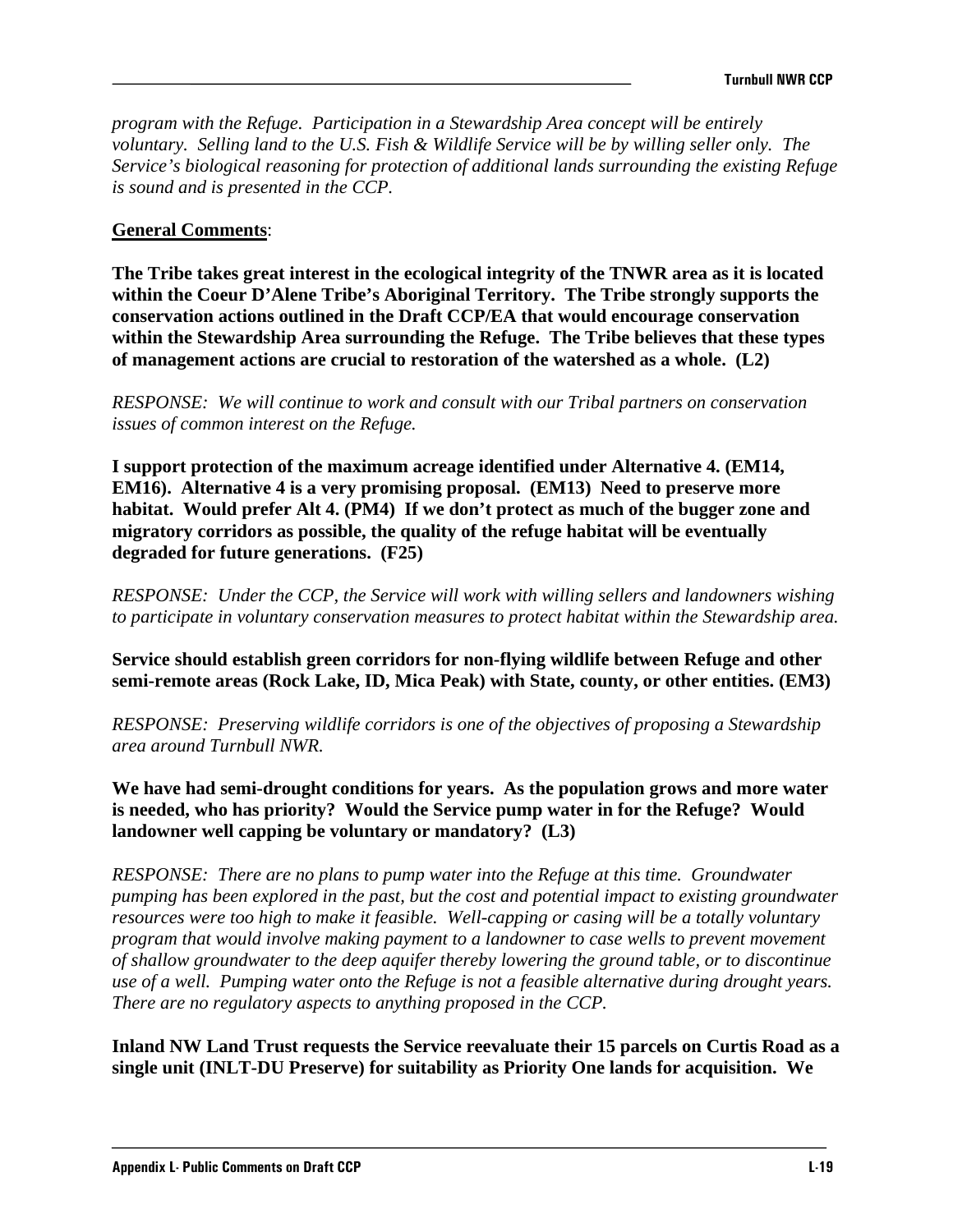### **own all 15 parcels as a single holding. They function together as wetlands, uplands, and wildlife habitat. (L3)**

*RESPONSE: The Service chose to adhere to its original process for determining priorities on individual parcels in the Land Protection Plan (Appendix A). The prioritization process was based on ecological scoring of parcels and their size. This did lead to some tracts that had been subdivided on paper being assigned a lower priority. Ultimately, the Service will use the priority system to identify those areas of most value for cooperative activities and/or acquisition but lower priority parcels can be considered for protection if there is mutual interest on the part of the Service and the landowner* 

## **I feel the Refuge should obtain as much fee ownership as possible (F3)**

*RESPONSE: Fee ownership is one of the tools used to conserve and protect lands in perpetuity. As funds are made available, fee title acquisition is a high priority. However, the Service will work with willing sellers only under the Service's Land Acquisition Policy (341 FW 1).* 

## **The Stewardship Area can best be described as a grandiose scheme. (F18)**

*RESPONSE: Throughout the National Wildlife Refuge System we are finding that refuges are increasingly isolated and squeezed by sprawl, housing and industrial development, minerals development and agriculture or other activities that put wildlife at risk Water supplies are threatened. They are being surrounded by construction and highways and thus wildlife refuges are struggling to maintain suitable habitat for wildlife. With the ever growing human populations and their demand for resources our national wildlife refuges are being threatened from the outside. While the human population has increased by 75% since 1955, the amount of land covered by urban and suburban development is estimated to have increased by nearly 300%. The Stewardship Area identifies the area where surrounding land use practices will have the most influence on the future of this Refuge. For years private lands in large tracts outside the Refuge borders buffered the Refuge from development and also provided additional resources for many wild species. This could continue if landowners stay with the traditional land use practices (ranching). However, times are changing and land use is changing. If wildlife refuges are to succeed in their mission of conserving species, refuge neighbors can help by voluntarily making their adjacent lands safe for wildlife. These adjacent lands are the key to ensuring the future of America's wildlife. By identifying land stewardship as an important activity under the CCP, we are reaching out to our community and to our neighbors and encouraging voluntary land use practices that will enhance, not threaten, wildlife and wildlife habitats. Wild animals don't recognize refuge boundaries. By some estimates, private lands protect roughly one-half of the most important wildlife habitats in the United States. We encourage private landowners to get involved and make a commitment to conservation. As long as properties around a refuge remain in their natural state, refuges are less vulnerable to threats such as reduced water supply, and diminished water quality. The Stewardship Area concept identifies opportunity areas for the Refuge to help adjacent landowners conduct voluntary conservation practices. The CCP will expand the boundary of the existing Refuge through a Stewardship Area delineating the resources important to maintaining the biological integrity and environmental health of the existing refuge lands (watersheds, open space buffers and landscape*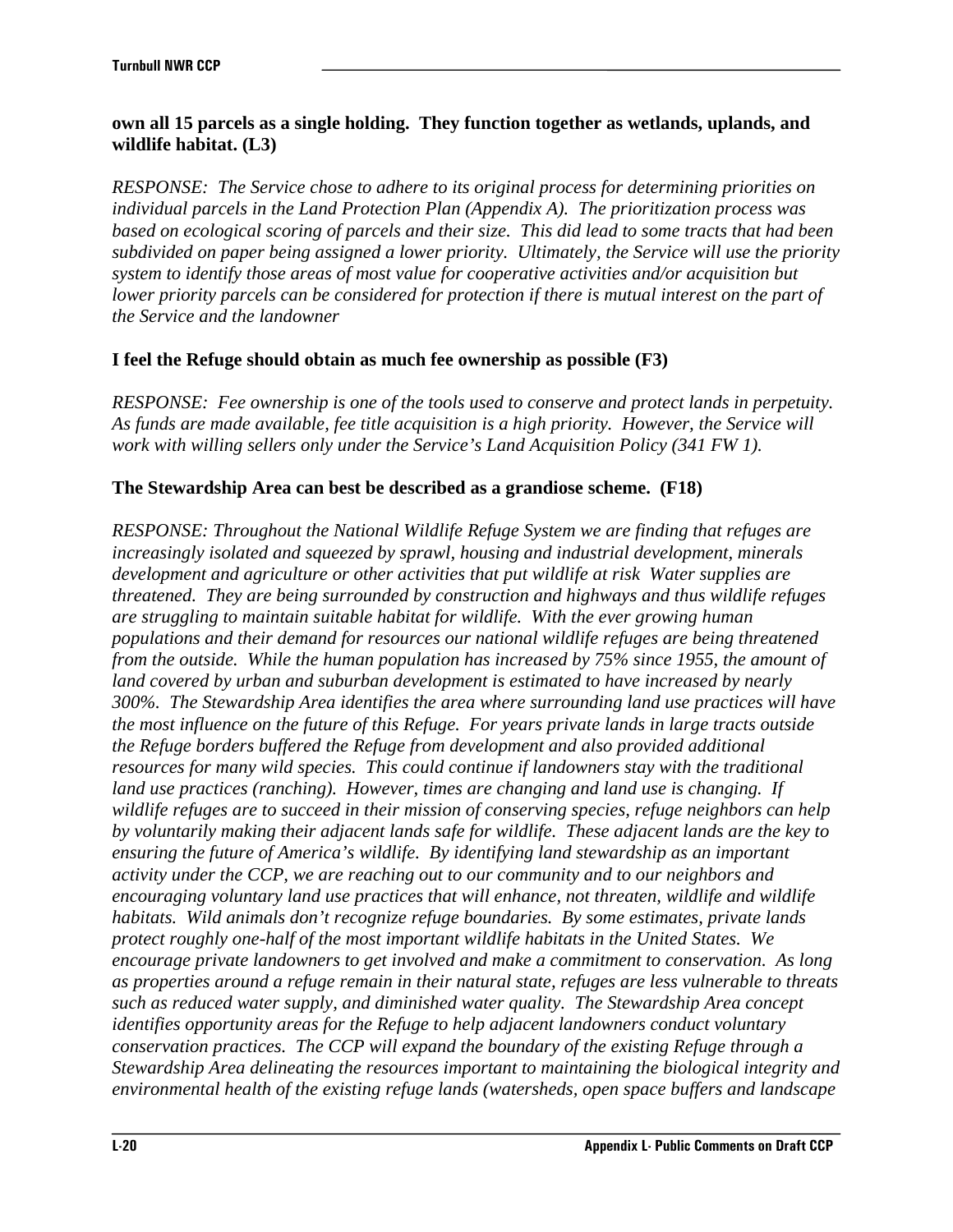*linkages). The goal of land protection within the Stewardship Area is to promote conservation of these resources by private landowners through voluntary programs. The size of the project and the success of these conservation programs are dependent on voluntary participation by landowners. The potential level of participation is currently unknown, but through outreach efforts we hope enough interest will be generated that a moderate amount of wildlife habitat will be protected and improved.* 

### **Service will have hard time maintaining many small parcels of property scattered in large geographic area (PM6)**

*RESPONSE: The Service recognizes the difficulty in managing widely dispersed parcels in a large geographic area. Wetland Management Districts in the Midwest often cover several counties with hundreds of small tracts. Although these districts present significant management challenges, they are the backbone of waterfowl habitat management within the National Wildlife Refuge System. In comparison, the Stewardship Area identified in the CCP is a relatively small geographic area. The parcel priority system developed for the Refuge Land Protection Plan, however, takes into account these challenges and places a higher priority on larger parcels and those adjacent to existing refuge lands.* 

### **Service should recognize landowners who sell land to the Service by having a ceremony or through the naming of a lake, wetland, or trail (EM3)**

*RESPONSE: We support this idea; we believe those who work in partnership to protect important wildlife on their private property should be recognized for their efforts. Several wetlands on the Refuge already host the names of past landowners. We hope they and their heirs are proud of this legacy. Many of the lakes on the Turnbull have been named after previous landowners, i.e. McDowell Lake, Turnbull Sloughs, Hale Lakes, Tritt Lakes etc. We believe this practice could be continued.* 

### **Support additional land acquisition to the south but not to the west (EM8)**

*RESPONSE: Land acquisition will be based upon priority habitat becoming available from willing sellers. Lands to the west contain important resources that, if acquired, could meaningfully increase water quality and add to the conservation of important wildlife habitat in this area.* 

### **What impacts would there be on Historic Custom and Cultural practices? Have the required NEPA studies been conducted and what are the conclusions? (L16)**

*RESPONSE: Consistent with NEPA implementing regulations, the Environmental Assessment evaluated potential impacts of the various alternatives outlined in the Draft CCP/EA on the "human environment" - that is, "the natural and physical environment and the relationship of people with that environment" (40 CFR 1508.14). The Environmental Assessment appropriately addressed economic and/or social effects interrelated to natural or physical environmental effects and concluded that impacts to the human environment are expected to be less than significant.*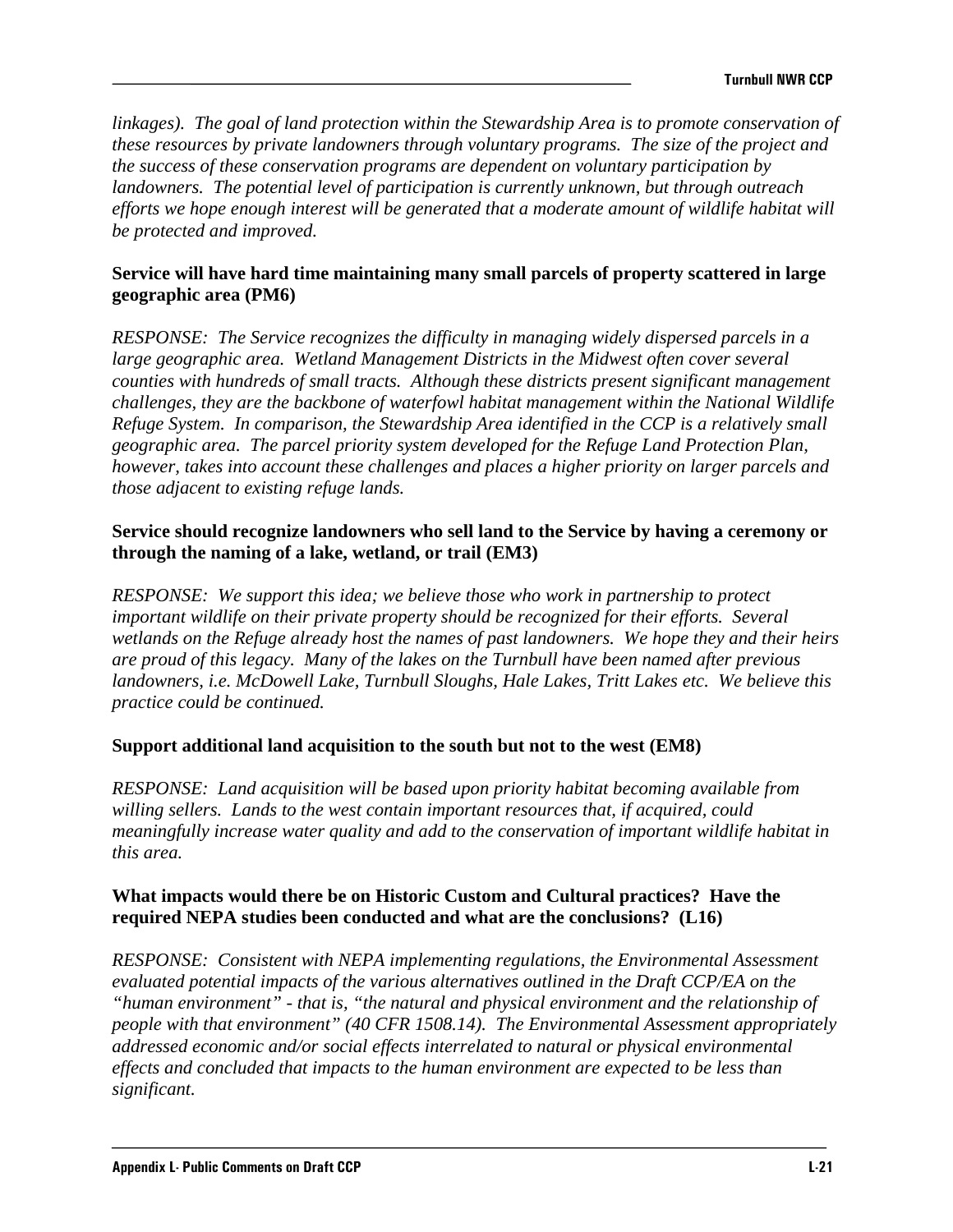### **Why must land be defined as within an expanded boundary in order to be purchased from a willing seller? (EM11)**

*RESPONSE: The Service has no authority to acquire land without an approved boundary. Likewise, lands cannot become part of the National Wildlife Refuge System unless they are within an approved refuge boundary. Should the Director approve a refuge boundary, then the Service has the authority to make offers to purchase land or enter into management agreements with willing landowners within the approved boundary.* 

*Landowners within an approved refuge boundary can sell their land at any time to any buyer. They are not compelled to sell their lands to the Service. Landowners within a refuge boundary retain all the rights, privileges, and responsibilities of private land ownership including the rights to access, control trespass, sell to any party, and develop their properties, even if the Service has acquired interest in the surrounding land. Development of privately owned land continues to be subject to local regulations and land use zoning. The approved boundary has no regulatory effect on landowners.* 

As owners of 320 acres with 1<sup>st</sup> and 2<sup>nd</sup> order protection priority in the CCP, located a half**mile south of the Refuge, we suggest Service work with neighboring landowners to address natural resource management challenges, especially elk, forest health, and noxious weeds**.

*RESPONSE*: *Under the CCP, the U.S. Fish & Wildlife Service will develop an outreach program for local landowners that will provide technical assistance and linkages to existing wildlife and habitat incentive programs to assist with natural resource management of their lands. The primary goal of the Stewardship Zone is to work with willing refuge neighbors to achieve a common goal of maintaining healthy lands that not only meet the landowner's needs but provide habitat for native wildlife.* 

## **Expanding Refuge would cause more wildlife/human conflicts such as animal/vehicle collisions, wildlife straying into urban home areas, and crop damage. (L16)**

*RESPONSE*: *Although conditions are rapidly changing, the current landscape around the Refuge is providing habitat that supports populations of wildlife species that are also found on the Refuge. Addition of lands to the Refuge through purchases from willing sellers would not necessarily result in significant increases in wildlife. The exception may be waterfowl populations. If newly acquired lands have wetlands that could be restored, there is a potential to increase the habitat base for wetland-dependent species. The acquisition of lands could prevent the additional loss of habitat and wildlife in the area from potential development activities, helping maintain current wildlife populations.* 

**How does the Service plan to address the encroachment from wildlife and the wildlife/human conflicts? If the Service plans are to increase wildlife numbers, there will be increased wildlife conflicts. If a private landowner does not wish to provide wildlife habitat, how does the Service plan to address any damage to private lands by wildlife? Health issues of disease transmitted to domestic herds by wildlife have not been addressed.**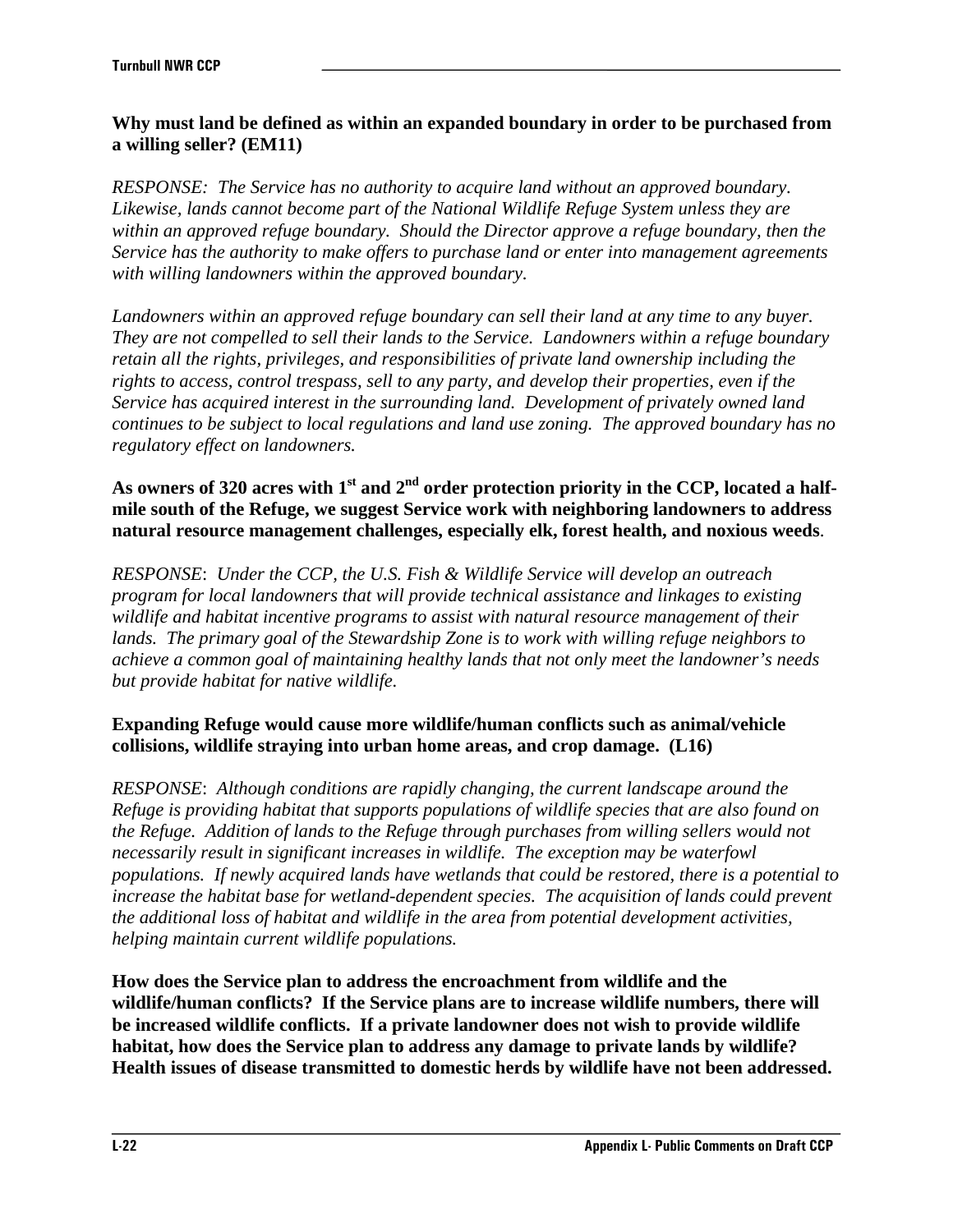#### **(i.e. Yellowstone buffalo infecting local herds) Does your agency have a plan in place to mitigate losses from disease transferred from wildlife to domestic herds? (L17)**

*RESPONSE: The CCP proposes strategies to reduce the elk herd such as opening the Refuge to hunting. It is our intent to work with the State Fish and Wildlife agency to come up with solutions for reducing the herd and thus reducing wildlife/human conflicts. We see the potential for waterfowl numbers to increase in the area if any additional wetland areas are restored, however we don't anticipate waterfowl/human conflicts. Waterfowl population problems can also be managed through hunting programs. Should a landowner have a depredation complaint due to wildlife impacts to their property they can address these through the State Department of Fish and Wildlife (resident game species). Should a landowner have a depredation complaint due to waterfowl or other migratory birds they can address that complaint through a USDA APHIS animal control agent. There is not a herd health issue such as brucellosis associated with the elk at Turnbull. There is no brucellosis in our area like that infecting the Yellowstone bison. The USFWS and State F&W are monitoring for Chronic Wasting Disease, which is also currently not in our area.* 

### **Condemnation Concerns**

**Suggest Service provide more specific information to address concerns of condemnation. Concern about the taking of private property (EM11, L15) the Stewardship Area is a way of getting a Federal Foot in the door to facilitate a later "taking" of private property. (F18)** 

*RESPONSE: The policy of the U.S. Fish and Wildlife Service is to work with "willing sellers only" in land acquisition, as described under the Service's Land Acquisition Policy (341 FW1). The Service has no intent or desire to condemn land in this area; there will be no taking of private property. Everything associated with the proposed Stewardship Area is voluntary. If landowners are not willing to participate in any land conservation actions they will not be compelled to do so. There is nothing regulatory about any of the land protection actions in the CCP. The intent of delineating a Stewardship Area is to identify an area around the Refuge where we believe focusing cooperative conservation activities will be most beneficial for protecting and enhancing wildlife and wildlife habitat. The use of the word stewardship is the acknowledgement that everyone owning land in the area is a steward of the land. Those willing to voluntarily work toward conservation and restoration of habitats within the area will be given technical assistance commensurate with available funding.* 

**We understand the Service at this time would only acquire lands from willing sellers. Can you assure us that if all the land surrounding ours is acquired that the Service would not use eminent domain to "take" our land to complete a segment of wildlife habitat area? (L17)** 

#### *RESPONSE: See above response.*

**Anyone who puts their property up for sale would be obligated to have it appraised by a refuge-designated appraiser, and the bid received would be significantly less than market value. (EM11)**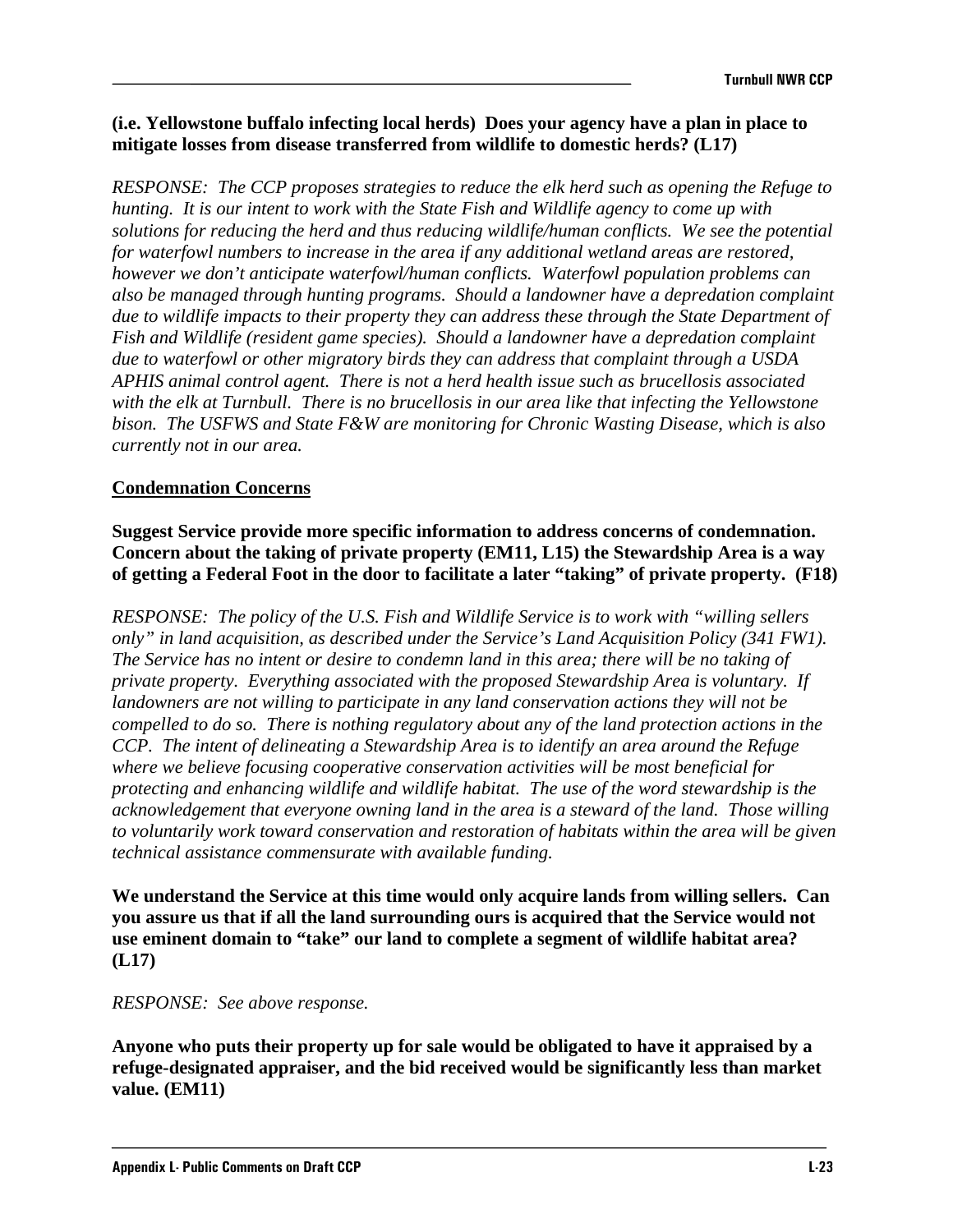*RESPONSE: Highly qualified appraisers familiar with the local area are contracted by the Department of the Interior to prepare a fair market appraisal, based on stringent Federal appraisal standards. The appraiser makes an estimate of market value based on the highest and*  best use of the property and current market conditions. The appraiser looks at the value of *similar property selling in the vicinity. By law, the Service's offer must be based on market value. The landowner can then make a decision whether to accept the offer or not.* 

#### **If the program remains completely at the option of the property owner, then I can see a more positive outcome. (PM14)**

*RESPONSE: Any participation by a property owner is entirely voluntary thus the option is entirely theirs.* 

**Since Fish and Wildlife wishes to establish a "stewardship area", does this mean Fish and**  Wildlife is to be steward of that property? Blacks Law Dictionary, 6<sup>th</sup> edition, defines **property as "that, which belongs exclusively to one". More specifically, ownership: "the unrestricted and exclusive right to a thing." Blacks Law defines steward as "A man appointed in the place or stead of another". As owners we are already stewards of our land and as such are unwilling to designate any other person or agency as steward. You say that Fish and Wildlife will work only in an advisory capacity, but with the legal definition of "steward" control is implied. If the goal is only protection and enhancement of wildlife, a designated "stewardship area" is unnecessary; we reject any designation as such, evidenced by the 426 signatures presented to you this past summer. (L17)** 

*RESPONSE: We chose to use the word stewardship in the widely used context of conservation stewardship. Any search of the term conservation stewardship on the internet will bring up many examples of the use of the term. Stewardship is about landowners wisely using, managing, protecting, or conserving the natural resources which have been entrusted to them or is rightfully theirs. By delineating a Stewardship Area around the Refuge we identified the resources important to maintaining the biological integrity and environmental health of this area. Within the Stewardship Area, it is our intent to provide technical assistance and information to interested landowners on existing wildlife and habitat incentive programs. For example, conservation efforts can be accomplished through voluntary landowner participation in such incentive programs as conservation easements, and the Wetlands Reserve Program. There is nothing regulatory about our proposals and we will make no attempt to control what a private landowner does with his or her property. Our use of the word stewardship is the acknowledgement that everyone owning land in the area is a steward of their land. Within the context of conservation, stewardship means conserving important ecosystems, such as effectively managing invasive alien species, fires, grazing or harvesting without damaging the land.* 

### **Economic Concerns**

### **Oppose land taken out of production (F19, F26)**

*RESPONSE: The Service is only interested in purchasing land from willing sellers. Those who are willing sellers either already have property on the market or soon will have. There is no*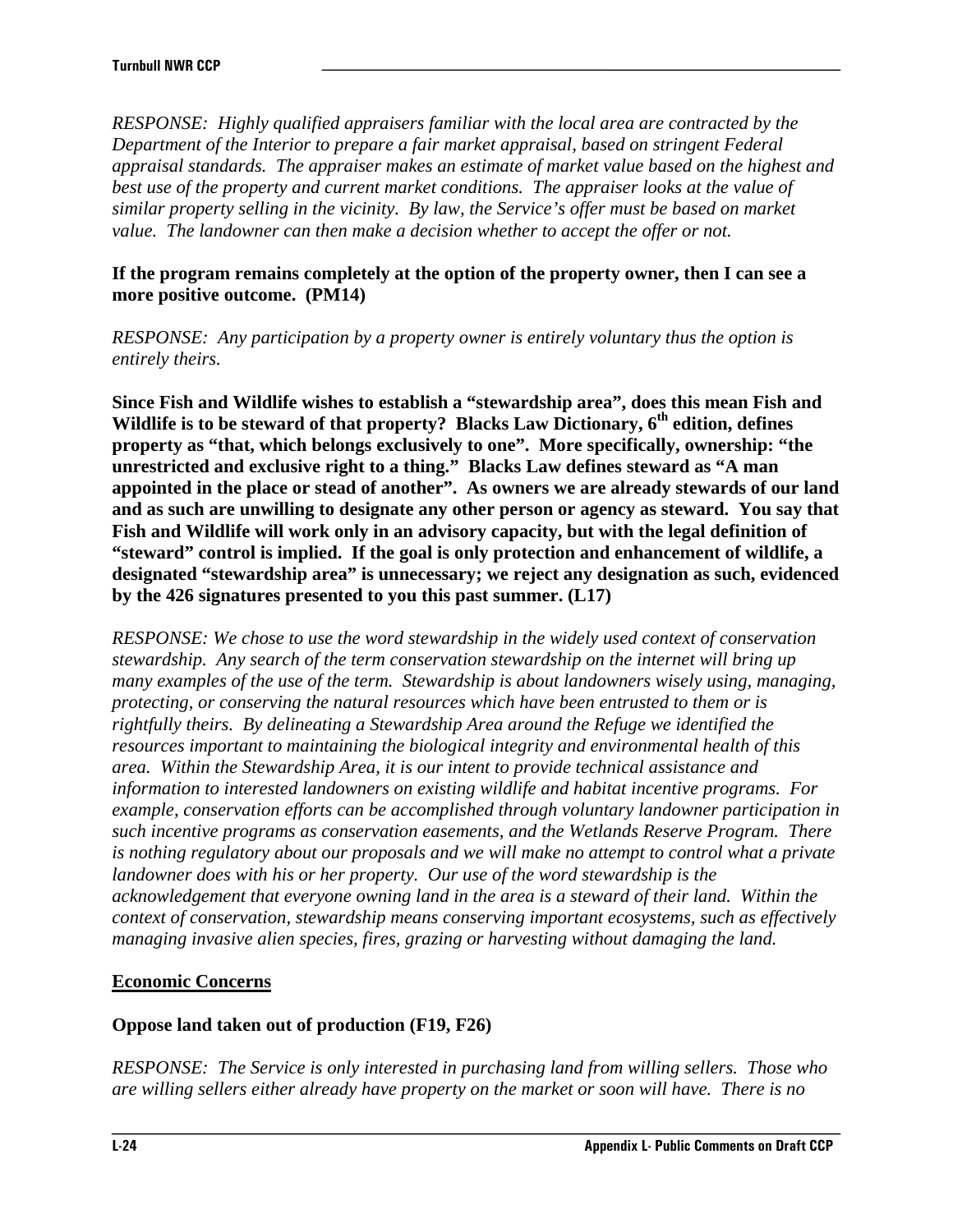*guarantee that any future owner is going to continue agricultural activities on the property. The trend in land use has actually been to subdivide the property to the highest density allowed by*  zoning, and to sell the small parcels to homeowners. The resulting parcels are usually too small *to permit any significant agricultural venture effectively taking it out of "production".* 

### **How much in taxes will your expansion cost us? (L3)**

*RESPONSE: See response below.**There should be no loss in revenue to the County.*

### **Oppose land taken off tax rolls (F19, F23, and F26)**

*RESPONSE: The economic analysis provided in the Draft CCP/EA indicates that, if lands are acquired, there could be a reduction in tax revenue under the CCP when compared to what the county receives directly from landowners at present. However, overall the CCP would have a net positive economic effect in the county, which could partially or completely offset any direct loss of tax revenue.* 

**Any decrease in property taxes will be more than offset by Refuge Revenue sharing revenues, the projected effects on employment and personal income, and the recreation benefits which will result. (EM13)** 

*RESPONSE: See above response.*

**Costs for Alternatives 2, 3, and 4 are grossly underestimated. Projected land acquisition costs could easily triple or more. The Refuge should remain within existing boundaries, in part because of huge backlog of incomplete projects. (F18)** 

*RESPONSE: The estimated costs of the alternatives presented in Appendix F of the Draft CCP/EA were based on best professional judgment at the time the Draft was written.* 

### **Has the USFWS conducted the required studies under the Regulatory Flexibility and Fairness Act? (L16)**

*RESPONSE: The Regulatory Flexibility Act (as amended by the Small Business Regulatory Enforcement Fairness Act) applies to rules published by federal agencies. The publication of the CCP does not constitute a rule and none of the proposed actions within the plan are regulatory in nature and thus do not necessitate studies under the Regulatory Flexibility and Fairness Act.* 

### **There will be impacts to small businesses from displacement of landowners. Citizens on petitions request copies of all studies showing impacts on local small businesses. (L16)**

*RESPONSE: An economic analysis was provided in the Draft CCP/EA that took into account multiplier effects (effects to businesses that might be affected by direct changes such as displacement of landowners). The analysis showed that implementation of Preferred Alternative 3 would have negative impacts on the local agricultural economy compared to keeping refuge management as is under Alternative 1 (Table 4-20). However, these effects would be far offset*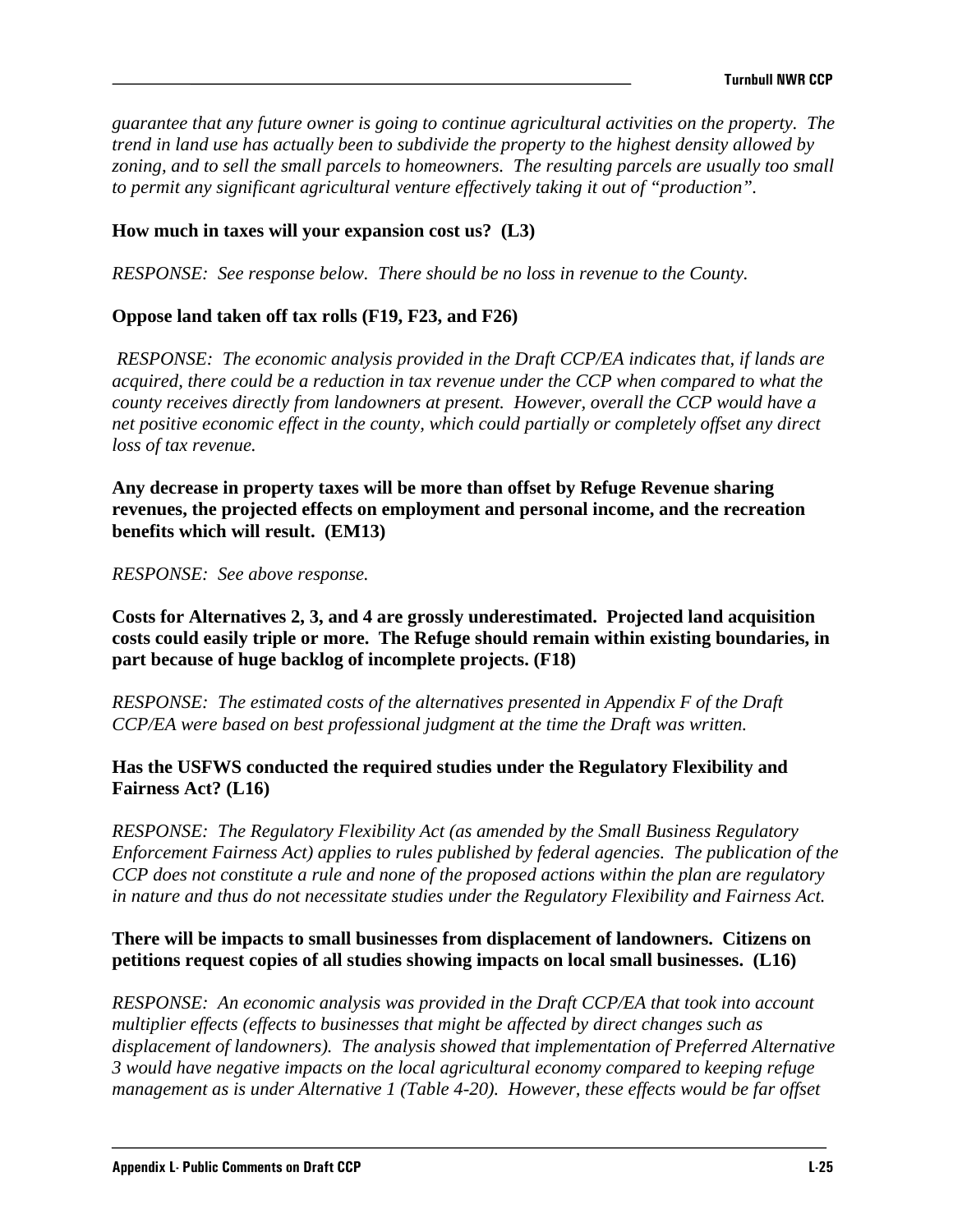*by the positive economic effects Alternative 3 would have on the local economy by additional recreational expenditures made by people using the additional trails and facilities under Alternative 3, and engaging in the hunting programs (Tables 4-18 and 4-19). Table 4-24 in the Draft CCP/EA, which summarizes the overall effects to employment and personal income, shows that Alternative 1 would result in only 165 jobs and about \$3 million in personal income, while Alternative 3 would result in 225 jobs and about 4.1 million in personal income. So, overall Alternative 3 was shown to have a more positive economic benefit to the community than Alternative 1.* 

*Overall national wildlife refuges are economically beneficial to local communities. A report released by the USFWS in September 2005 titled "Banking on Nature 2004: The Economic Benefits to Local Communities of National Wildlife Refuges" can be found on the internet at http://www.fws.gov/refuges/. This report indicates that recreational use on national wildlife refuges nationwide generated almost \$1.4 billion in total economic activity during 2004. In 2004, 37 million people visited national wildlife refuges, creating almost 24,000 private sector jobs and producing \$454 million in employment income. Additionally, recreational spending on refuges generated nearly \$141 million in tax revenue at the local, county, state and federal levels. Ecotourism is becoming big business.* 

## **Would tourists enjoy viewing empty home sites? (L16)**

*RESPONSE: Purchasing homes within the Stewardship area would not be an efficient use of land acquisition dollars. The Service will generally seek to avoid acquiring established home sites. The emphasis will be on the protecting habitats and restoring wetlands. If older or mobile homes were purchased with tracts, they could be sold and removed to be used elsewhere in the community.* 

**There have been no economic studies on what your proposed action would have on the local business community. While you state hunting and recreation opportunities would increase and benefit the local economy, we would like to bring to your attention that hunting and wildlife viewing is seasonal in this area. Local business needs year round income to stay in business. Money spent by local farmers and ranchers far outweighs that spent by tourist. NEPA and the SBREFA both require an economic study on what effects federal agency actions have on the economy, local custom, and cultures. You have not complied with these Acts. (L17)** 

*RESPONSE: An economic analysis was provided in the Draft Comprehensive Conservation Plan/Environmental Assessment (see 4.3 Economic Effects on page 4-41). The economic analysis was contracted out to Jones and Stokes, Inc. Since there is nothing regulatory about our proposed actions there is no requirement to comply with SBREFA. We hope that the local farmer/rancher component of our community continues to stay intact and in business. Keeping the landscape in large landowner tracts such as those owned and managed by ranchers provides good wildlife habitat.*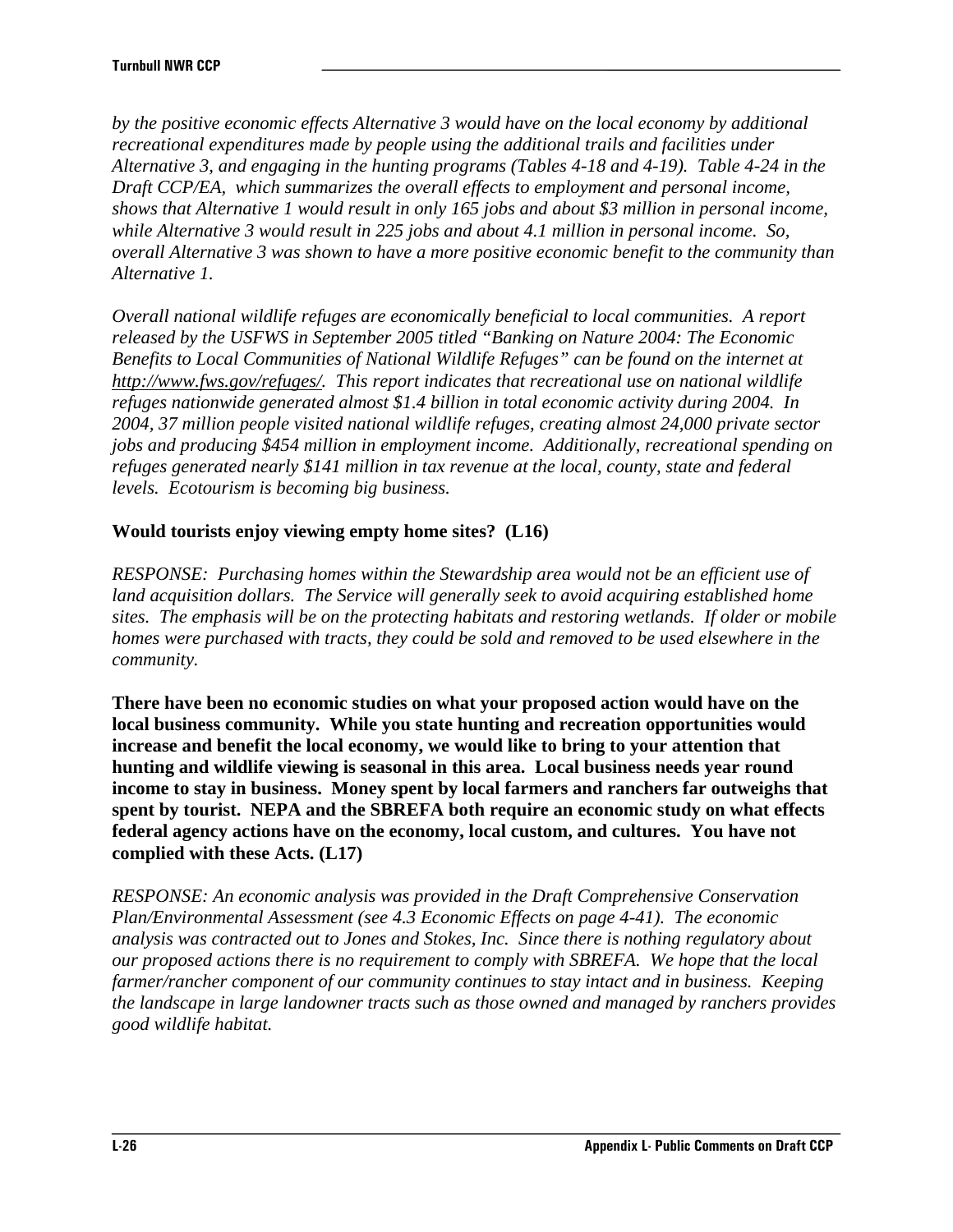### **MISCELLANEOUS**

#### **Pages 1-5 of the CCP refer to the Inland Northwest Joint Venture, should be Intermountain West Joint Venture. (L9)**

*RESPONSE: We will make sure all references to IWJV are corrected.* 

### **Would like CCP to specifically mention the Centennial Riparian Restoration Project with goals for funding of equipment and seasonal personnel for watering, etc. (L11, L14)**

*RESPONSE: Although it is not referred to as the Centennial Legacy Riparian Project, that area is mentioned in the Habitat Management Plan summary (Appendix B)on page B-18 of the CCP under strategies for Objective 3C. The Pine Creek area is specifically mentioned in the HMP. We can add specific reference to the Centennial Legacy Riparian Restoration Project in Chapter 3 as an example of riparian restoration activity on the Refuge. The overall proposal in the CCP for additional staff positions at Turnbull would cover the needs of the Centennial project.* 

#### **Service is asking for a budget increase from 1.7 to 27.7 million; tax dollars can be better utilized in other ways (L16)**

*RESPONSE: The 27.7 million is an estimate of the total one-time expenditure cost for Alternative 4 in the Draft CCP/EA (the maximum alternative – not the preferred alternative) summed over a 15 year period. Table F-5 in Appendix F of the Draft CCP/EA provides a budget summary which indicates that the estimated annual budget for Alternative 3 (the preferred alternative) would be close to \$3.5 million. This figure was based on full implementation of the alternative including proposed acquisition. Actual annual budgets will in all likelihood be much lower than this. Table F-2 (Appendix F) which shows Operational Costs under the four alternatives shows an operational budget of \$979,000 for Alternative 1 (No Action) and an operational budget of \$1,561,000 for the Preferred Alternative (Alternative 3). These operating budgets include refuge operations and fire operations. The increase in operating costs reflects the new positions proposed under Alternative 3 which include a second wildlife biologist, a second maintenance worker, a second temporary biological technician, a refuge operations specialist, a purchasing agent, a law enforcement officer, an environmental education specialist and an information and education specialist, a second seasonal firefighter, and an additional forestry technician. These proposed positions indicate a best case scenario and reflect what the Refuge would need to support all of the proposals in Alternative 3. Some of these positions would not be added unless there was a significant increase in acreage added to the current Refuge. The chances of filling all these new positions are slim even in good budget times. All these new positions will support programs and acquisitions proposed under Alternative 3. All other costs listed in Tables F-1 (One Time Costs), F-3 (maintenance backlog) reflects additional project and maintenance needs, not operating costs. Table F-5 is a total estimate of all costs, not just the annual operating budget.*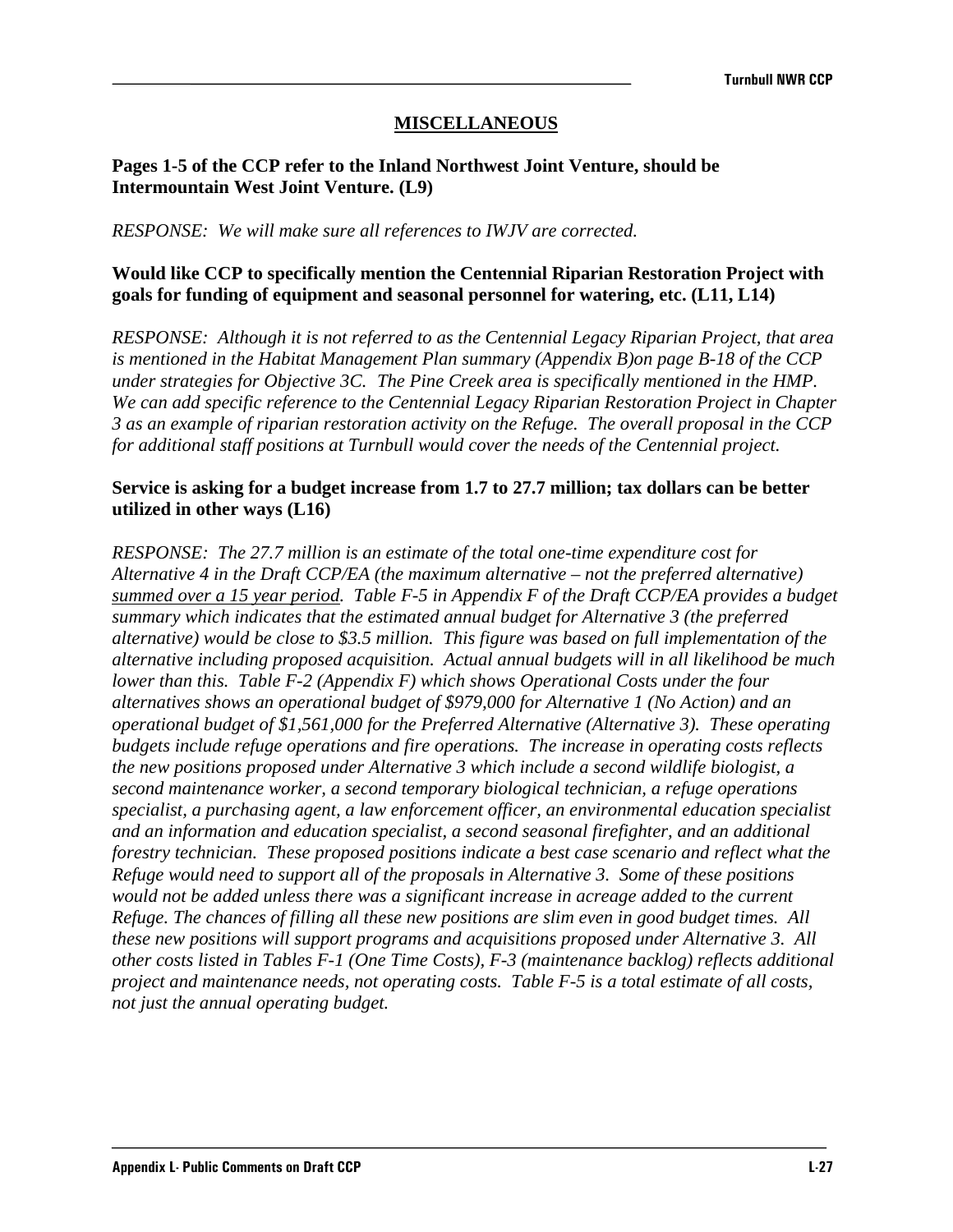## **Petition (436 signatures)**

The comment below was at the top of a petition sent to the Refuge near the close of the comment period and signed by 436 persons. Most of the petition signers provided an address though many of these were PO boxes. Judging from the addresses provided, the majority of the petition signers reside in Spokane County but do not live or own land within the Stewardship Area boundary.

**The Turnbull National Wildlife Refuge currently has a boundary of 20,827 acres and if the Turnbull Wildlife Refuge is managed properly, 20,827 acres are sufficient to support the wildlife. We feel Turnbull Wildlife Refuge should be managed under Option 1. We oppose any Stewardship Area and any increase in the present size of the Turnbull Wildlife Refuge. We suggest annual independent reviews of the management of Turnbull Wildlife Refuge to ensure the wildlife and the refuge resources are maintained at a sustainable level. The Federal Fish and Wildlife presently has the option to allow public hunting as a management tool if the wildlife should become too numerous. We feel this management option should be used to control wildlife numbers. Presently, only 2,200 acres are open to public use, we feel the number of acres open to public use should be increased.** 

*RESPONSE: The Refuge is being managed by skilled and knowledgeable wildlife managers. A state of the art habitat management program has been developed for the Refuge and has been in implementation since being approved in 1999. Staff is making progress annually in forest, wetland, riparian restoration and management practices.* 

*The Service agrees that the existing refuge, given the current landscape of private land use, is large enough to host a viable representation of most of the native species that currently exist here. Refuges, however, cannot be managed in isolation; they are but a part of a larger ecosystem. Their value as wildlife habitat will only be maintained if refuges exist in a landscape of private and public land-use that provides connectivity for the free interchange of native wildlife and plants. If the contrast between the Refuge and the surrounding landscape becomes too great, than the effectiveness of refuge habitats for wildlife will decline overtime irrespective of the management of refuge habitats. Wildlife, especially those with large home ranges or migratory species cannot meet all their habitat requirements on the Refuge alone and move to and from the Refuge and other habitats. Resident plant and animal populations are contiguous with those on adjacent lands allowing the exchange of genetic material within in a larger population base which increases the probability of their long-term survival.* 

*For most of the Refuge's existence, surrounding land use has mostly complemented the Refuge by maintaining open space and providing a larger habitat base for wildlife and critical linkages to other undisturbed habitats. The situation around the Refuge is, however, changing. During the past twenty years, Spokane County has grown at a rate of 15% per decade (OFM, 1999). Increased home construction, business developments, and transportation infrastructure to service this growing population has further isolated the Refuge increasing the potential for external factors such as contamination of air and water, altered or depleted supplies of surface and ground water, loss of connectivity to other suitable or complimentary habitats, disturbance*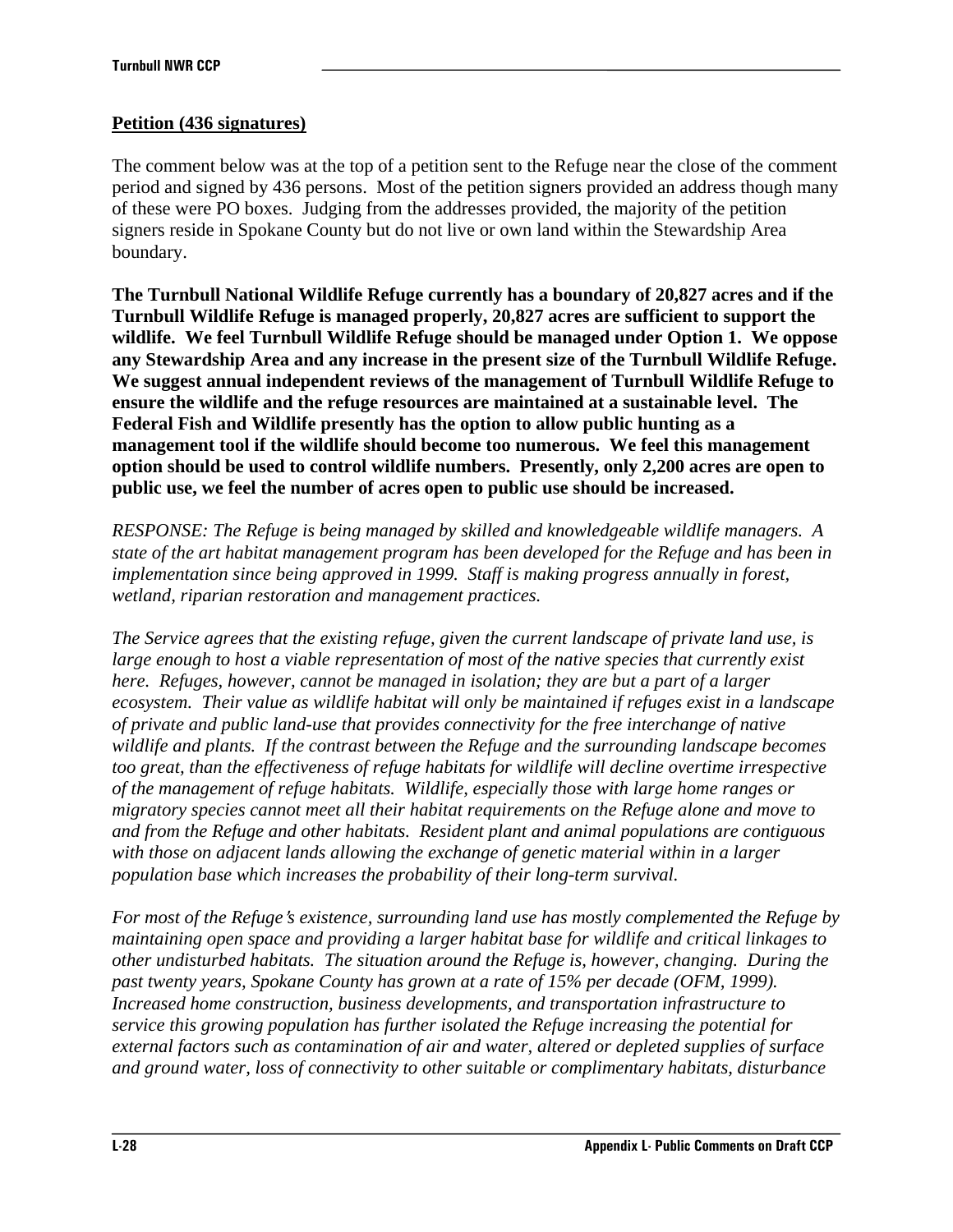*to wildlife, and the invasion of exotic plant and animal species to erode the integrity of the Refuge.* 

*The land protection aspects of the CCP are designed more to support maintenance of existing land-use in the Refuge vicinity with some improvements for wildlife than to enact an extensive effort to expand Service land ownership. Acquisition is proposed only in situations where a willing seller exists and the land for sale contains high wildlife values that may be at risk from further development. Land acquisition by the Service is a partnership between the American public and an individual landowner to protect wildlife on their property. It is a partnership because the landowner must be a willing seller and buyers generally initiate the transaction because they want to see their land protected and managed for wildlife. The presence of a willing seller and high wildlife values are two conditions that must be present before any offer by the Service is made.* 

*The Service already employs an extensive review process of its management activities. Refuges are visited annually by Refuge Supervisors from the Regional Office in Portland Oregon. On these visits they are shown all current management programs. Periodically programmatic reviews are done by Regional staff. Sometimes it is a habitat management programmatic review (as described below), sometimes a public use review, fire management review, or biological program review. These programmatic reviews are done by a panel of specialists, other refuge managers and Refuge supervisors.* 

*For example for a habitat management review, this process begins with a multi-disciplinary review of each refuge's management program conducted by a team assembled by our Regional Refuge Biologist. This team is made up of subject matter experts and local individuals with specific knowledge of the areas wildlife and habitats. Members of these teams have included individuals from state and other federal agencies, university professors, members of local and national non-governmental groups, and local landowners. The outcome of this first review is a report on the present conditions of the Refuge, perceived problem areas, and recommendations for future management action including strategies for filling information gaps. The next step in this process is the development of a refuge Habitat Management Plan. This plan is developed with extensive public participation and is reviewed not only within the Service but by outside subject area experts as well. A significant part of this plan is a monitoring strategy that allows assessment of the applied actions. Annually the Refuge reports on its proposed management activities for the upcoming year and completes an accomplishments report at the end of the year that summarizes the actions taken and their effectiveness.* 

*Hunting is our preferred method for controlling the expanding elk herd as it is the most economical strategy.* 

*Under the CCP, there will be an increase in the general Public Use Area of approximately 390 additional acres. In addition to this increase, adding a hunting program will increase public access to 5000+ additional acres of the Refuge on a seasonal basis.*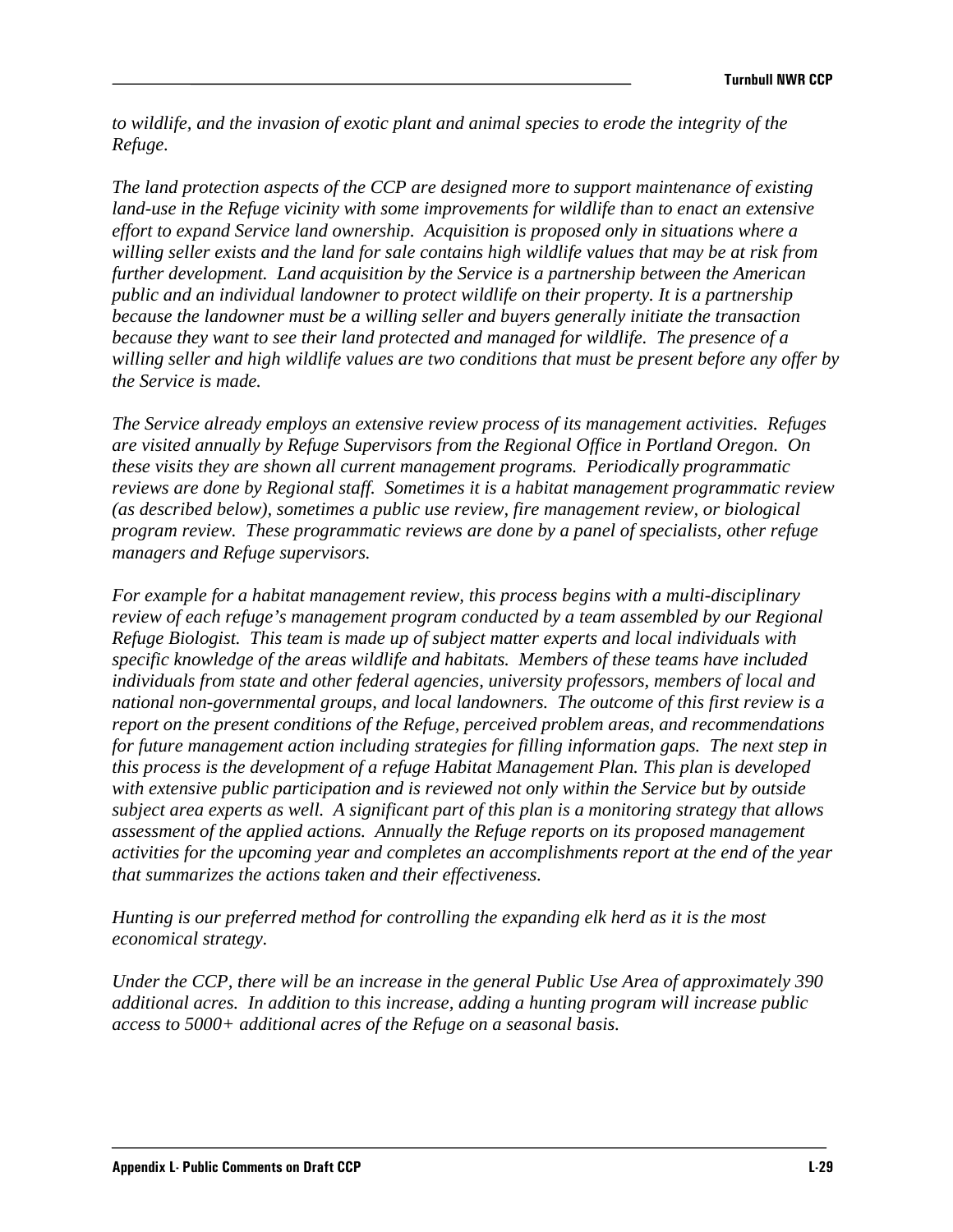# **PLANNING**

We received a few comments and questions on how the planning process was conducted, including the ease of finding documents, how public feedback had been summarized and used in alternatives development, and suggestions on meeting format. In addition, we received a comment on our wilderness review.

### **Suggest posting CCP on Turnbull NWR Web page (EM9)**

*RESPONSE: We will regularly update the Refuge web page and provide a link to the CCP. The planning update that was sent to approximately 1200 people on the mailing list in June 2005 included the correct web address for on-line viewing of the Turnbull CCP.* 

### **Where are the earlier rounds of feedback from public involvement summarized? (EM11)**

*RESPONSE: In the Draft CCP/EA, public involvement efforts were summarized in Appendix K. This information has been updated in the Appendix K attached to this final CCP. The Service's public involvement effort on behalf of the CCP involved dozens of meetings with agencies, refuge neighbors, tribes, community organizations, elected officials, and the general public, as well as information gained from an alternatives workshop, questionnaires included with planning updates, and public surveys. Because we received information from such a variety of sources in numerous formats over several years, there was no simple summary or comparison of feedback that could be easily and succinctly provided in the CCP. Some information on the preliminary scoping that was done at the start of the planning process was summarized in Planning Update #2, which was sent to about 1000 people on the mailing list in November 2000. Notes and summaries from the meetings, workshops, and questionnaires have been kept as part of our planning record.* 

## **In the definition and shaping of alternatives, why has there been no systematic poll of potentially affected property owners as opposed to a few token public meetings? (EM11)**

*RESPONSE: The staff at Turnbull Refuge conducted eight meetings in 2002 and 2003 specifically to solicit feedback from Refuge neighbors and potentially affected property owners. All major property owners with land inside the proposed Stewardship Area were invited. Many property owners were also personally invited to the alternatives workshop held in June 2002 (this workshop was advertised and open to the general public as well). We did not regard these meetings and workshops as token efforts. Feedback we received at the workshop played a pivotal role in the development of the Stewardship Area concept. We have heard a great variety of opinion expressed through the varied and numerous public involvement efforts undertaken (see previous question) and we remain interested in keeping channels of communication open so that we can continue to understand the points of view of various members of the public and learn from each other. Polls are useful but limited devices that capture opinion at a point in time but do not perpetuate greater understanding and communication.* 

## **An open meeting would be more beneficial. (PM 11) Don't waste people's time with these informal meetings. Last meeting much better. (PM8)**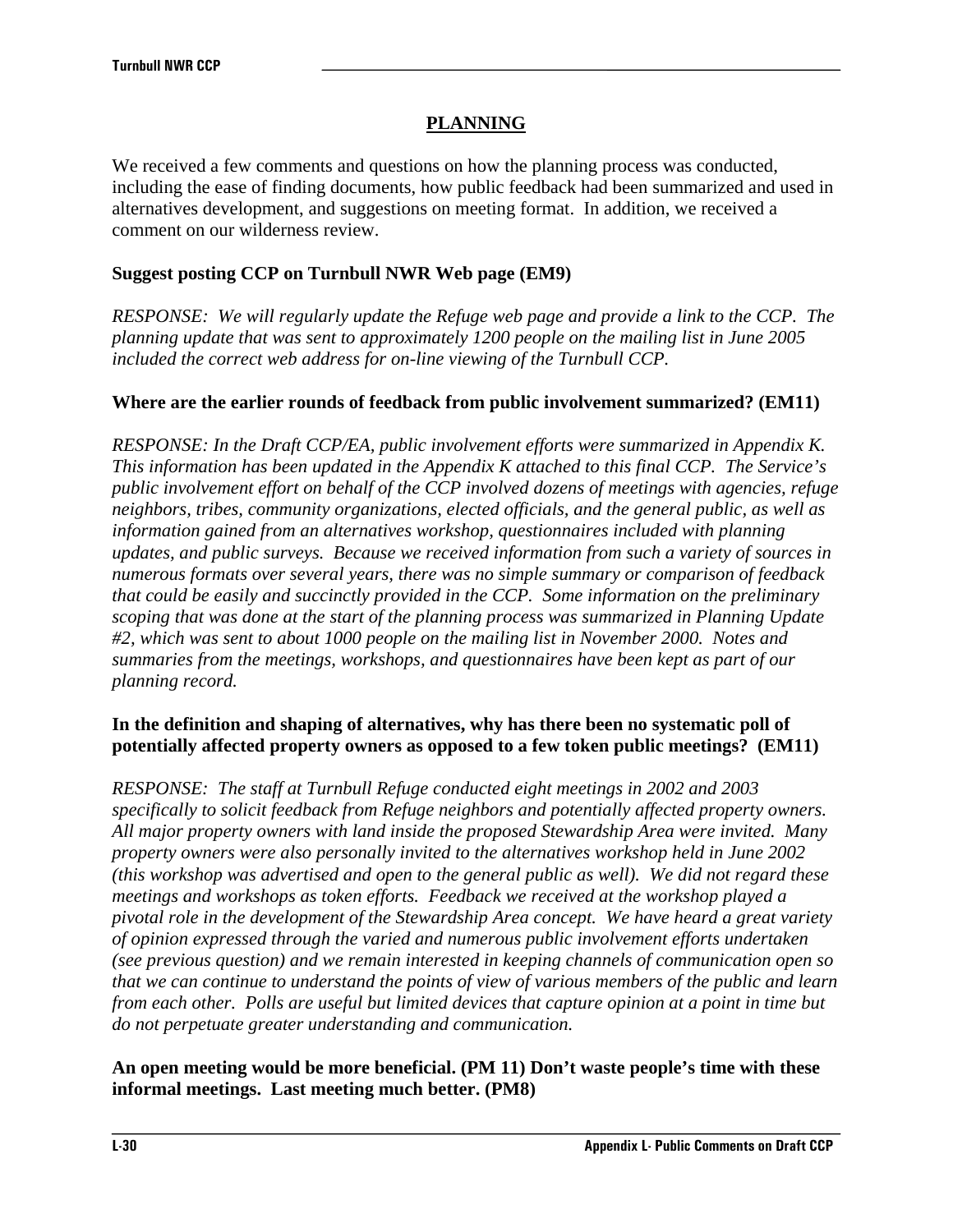*RESPONSE: A number of meetings have been conducted in a variety of meeting formats; centralized presentations with questions and answer periods, and smaller groups that afford an opportunity for one on one contact with staff members.* 

### **It would appear that without removal of all county roads, airports, railroad tracks and commercial enterprise, that Refuge goals [for wilderness character] would not be met. (F18)**

*RESPONSE: Wilderness goals are not part of the Refuge goals for Turnbull or the Stewardship Area (see Chapter 1 of the document). U.S. Fish and Wildlife Service policy (Section 602, also section 610 of Refuge Manual) requires wilderness reviews to be completed as part of the CCP process, including areas that are part of a Study Area for potential inclusion within the National Wildlife Refuge System. The purpose of the review is to determine whether any area on the Refuge or within the Study Area is suitable for recommendation to Congress for wilderness designation. It was concluded (see Appendix H) that there are no areas on Turnbull National Wildlife Refuge or within the Study Area that could be recommended as suitable for further consideration of wilderness designation.* 

#### **Informed at the open house that priorities have not been finalized and I would like to see the final draft. (PM14).**

*RESPONSE: The public will have access to the final CCP.* 

### **It seems that positive measures were deliberately omitted from Alternative 1 in order to make it less attractive – they should be restored (No Action is Alternative #0). (F5)**

*RESPONSE: Under the National Environmental Policy Act (NEPA), we are required to analyze a "no-action" alternative. The "no action" alternative (current management) is presented to allow the public to compare the results of implementing the other alternatives. The "no-action" alternative in the Draft CCP/EA is Alternative 1. All current management strategies utilized on the Refuge remain the same under this Alternative. There was no Alternative 0 in the document.*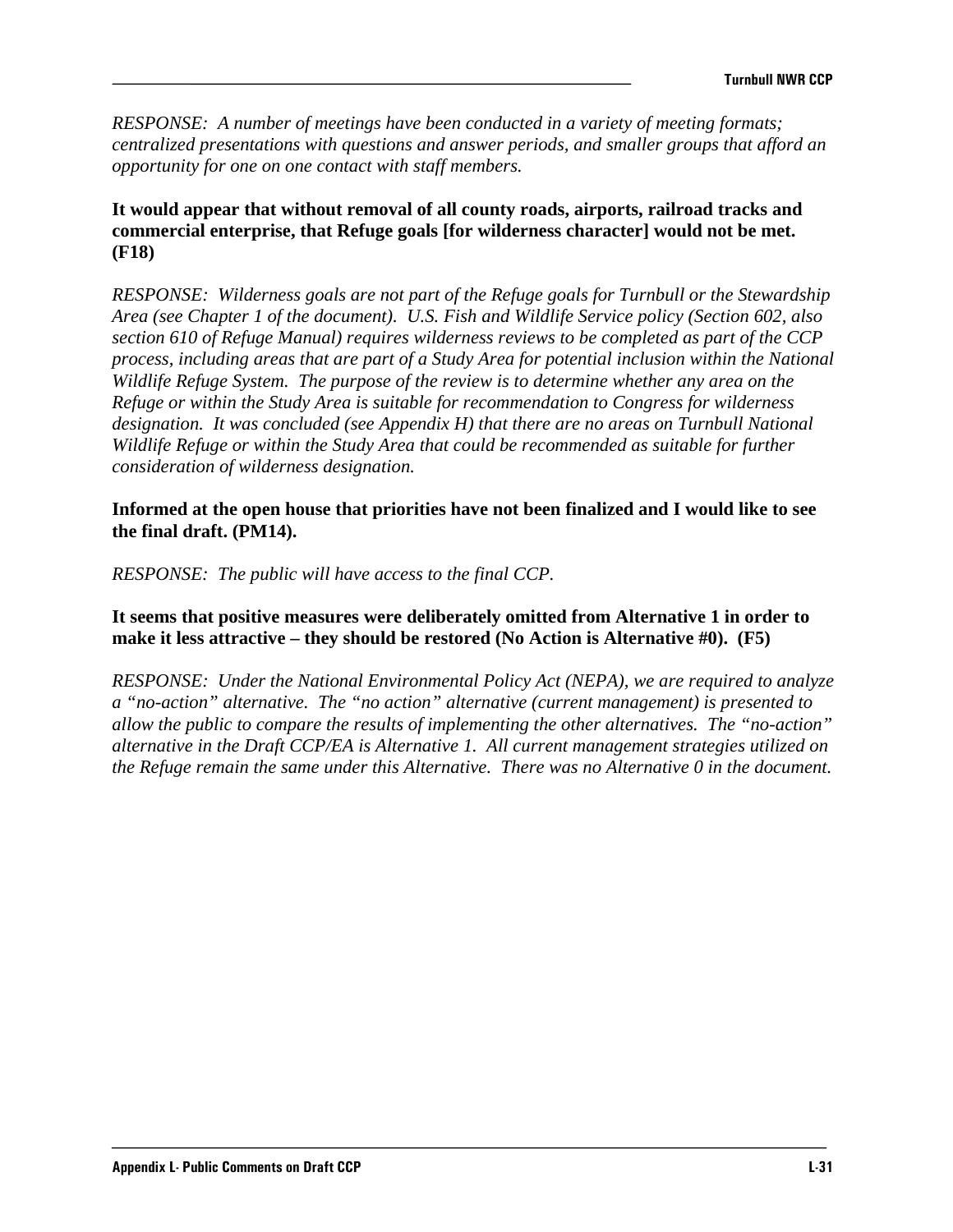## **Index to Written Comments Received on Turnbull Draft CCP/EA**

| <b>Turnbull NWR CCP</b>    |                                                                             |                                                                                                                                                                                                                                                                                               |  |  |
|----------------------------|-----------------------------------------------------------------------------|-----------------------------------------------------------------------------------------------------------------------------------------------------------------------------------------------------------------------------------------------------------------------------------------------|--|--|
|                            | Index to Written Comments Received on Turnbull Draft CCP/EA                 |                                                                                                                                                                                                                                                                                               |  |  |
|                            | Forms received through the mail start with F (a total of 40 were received). | Sixteen letters received through the mail were identified with the initial L before the number.<br>Emails received were identified with the initials EM before the number (a total of 24 were received).<br>Forms received at the public meeting start with PM (a total of 14 were received). |  |  |
|                            | <b>Identifier Signatory</b>                                                 | <b>Organization Representing</b>                                                                                                                                                                                                                                                              |  |  |
| L1                         | Lloran Johnson                                                              | <b>Inland Northwest Wildlife Council</b>                                                                                                                                                                                                                                                      |  |  |
| L2                         | <b>Alfred Nomee</b>                                                         | Coeur D'Alene Tribe                                                                                                                                                                                                                                                                           |  |  |
| L <sub>3</sub><br>L4       | <b>Chris DeForest</b><br>Luella Dow                                         | <b>Inland Northwest Land Trust</b>                                                                                                                                                                                                                                                            |  |  |
| L <sub>5</sub>             | <b>Brick Cortner</b>                                                        |                                                                                                                                                                                                                                                                                               |  |  |
| L <sub>6</sub>             | Gayle Cortner                                                               |                                                                                                                                                                                                                                                                                               |  |  |
| L7                         | T.M. Snodgrass                                                              |                                                                                                                                                                                                                                                                                               |  |  |
| L <sub>8</sub>             | Bert and Karen Smith                                                        |                                                                                                                                                                                                                                                                                               |  |  |
| L <sub>9</sub>             | Ivan Lines                                                                  | <b>Ducks Unlimited</b>                                                                                                                                                                                                                                                                        |  |  |
| L10                        | <b>Edward and Janet Reynolds</b>                                            |                                                                                                                                                                                                                                                                                               |  |  |
| L11                        | Joyce Alonso                                                                | Spokane Audubon Society                                                                                                                                                                                                                                                                       |  |  |
| L12                        | W. Gale Mueller                                                             |                                                                                                                                                                                                                                                                                               |  |  |
| L13<br>L14                 | Jan Strobeck<br>Patty Honff*                                                |                                                                                                                                                                                                                                                                                               |  |  |
| L15                        | Kristin and Terry Mansfield                                                 |                                                                                                                                                                                                                                                                                               |  |  |
| L16                        | <b>Steve Barrett</b>                                                        | <b>Friends of Private Property</b>                                                                                                                                                                                                                                                            |  |  |
| EM <sub>1</sub>            | jwp6909@aol.com                                                             |                                                                                                                                                                                                                                                                                               |  |  |
| EM <sub>2</sub>            | <b>B.</b> Sachau                                                            |                                                                                                                                                                                                                                                                                               |  |  |
| EM <sub>3</sub>            | Eugene Kiver                                                                |                                                                                                                                                                                                                                                                                               |  |  |
| EM4                        | <b>Richard Mathisen</b>                                                     |                                                                                                                                                                                                                                                                                               |  |  |
| EM <sub>5</sub><br>EM6     | Donna Phillips<br>Sandra Huggins                                            |                                                                                                                                                                                                                                                                                               |  |  |
| EM7                        | Mike Roth                                                                   | Gonzaga University                                                                                                                                                                                                                                                                            |  |  |
| EM8                        | T.F. McLaughlin                                                             |                                                                                                                                                                                                                                                                                               |  |  |
| EM <sub>9</sub>            | <b>Michael Estes</b>                                                        |                                                                                                                                                                                                                                                                                               |  |  |
| <b>EM10</b>                | <b>Shaune Gramlow</b>                                                       |                                                                                                                                                                                                                                                                                               |  |  |
| EM11                       | Barry and Gail Hicks                                                        |                                                                                                                                                                                                                                                                                               |  |  |
| <b>EM12</b>                | Don Kraege                                                                  | Washington Dept. of Fish and Wildlife                                                                                                                                                                                                                                                         |  |  |
| <b>EM13</b>                | Len Barson                                                                  | The Nature Conservancy of Washington                                                                                                                                                                                                                                                          |  |  |
| <b>EM14</b><br><b>EM15</b> | Peggy O'Connell<br><b>Rick Steenhoven</b>                                   |                                                                                                                                                                                                                                                                                               |  |  |
| <b>EM16</b>                | <b>Jim Hallett</b>                                                          |                                                                                                                                                                                                                                                                                               |  |  |
| <b>EM17</b>                | <b>Brian Roth</b>                                                           |                                                                                                                                                                                                                                                                                               |  |  |
| <b>EM18</b>                | <b>Brian Miller</b>                                                         |                                                                                                                                                                                                                                                                                               |  |  |
| EM <sub>19</sub>           | donlarsen@comcast.net                                                       |                                                                                                                                                                                                                                                                                               |  |  |
| <b>EM20</b>                | Hans Krauss                                                                 |                                                                                                                                                                                                                                                                                               |  |  |
| <b>EM21</b>                | Mark Burandt                                                                |                                                                                                                                                                                                                                                                                               |  |  |
| <b>EM22</b>                | Gina Sheridan                                                               |                                                                                                                                                                                                                                                                                               |  |  |
| EM23                       | <b>Bruce Lang</b>                                                           |                                                                                                                                                                                                                                                                                               |  |  |
| EM24                       | Walter and Norma Trefry                                                     |                                                                                                                                                                                                                                                                                               |  |  |
| PM <sub>1</sub>            | Victoria Lamp                                                               |                                                                                                                                                                                                                                                                                               |  |  |
| PM <sub>2</sub>            | Daryl Dirm <sup>*</sup>                                                     |                                                                                                                                                                                                                                                                                               |  |  |
| PM <sub>3</sub>            | <b>Steve Barrett</b>                                                        |                                                                                                                                                                                                                                                                                               |  |  |
|                            |                                                                             |                                                                                                                                                                                                                                                                                               |  |  |